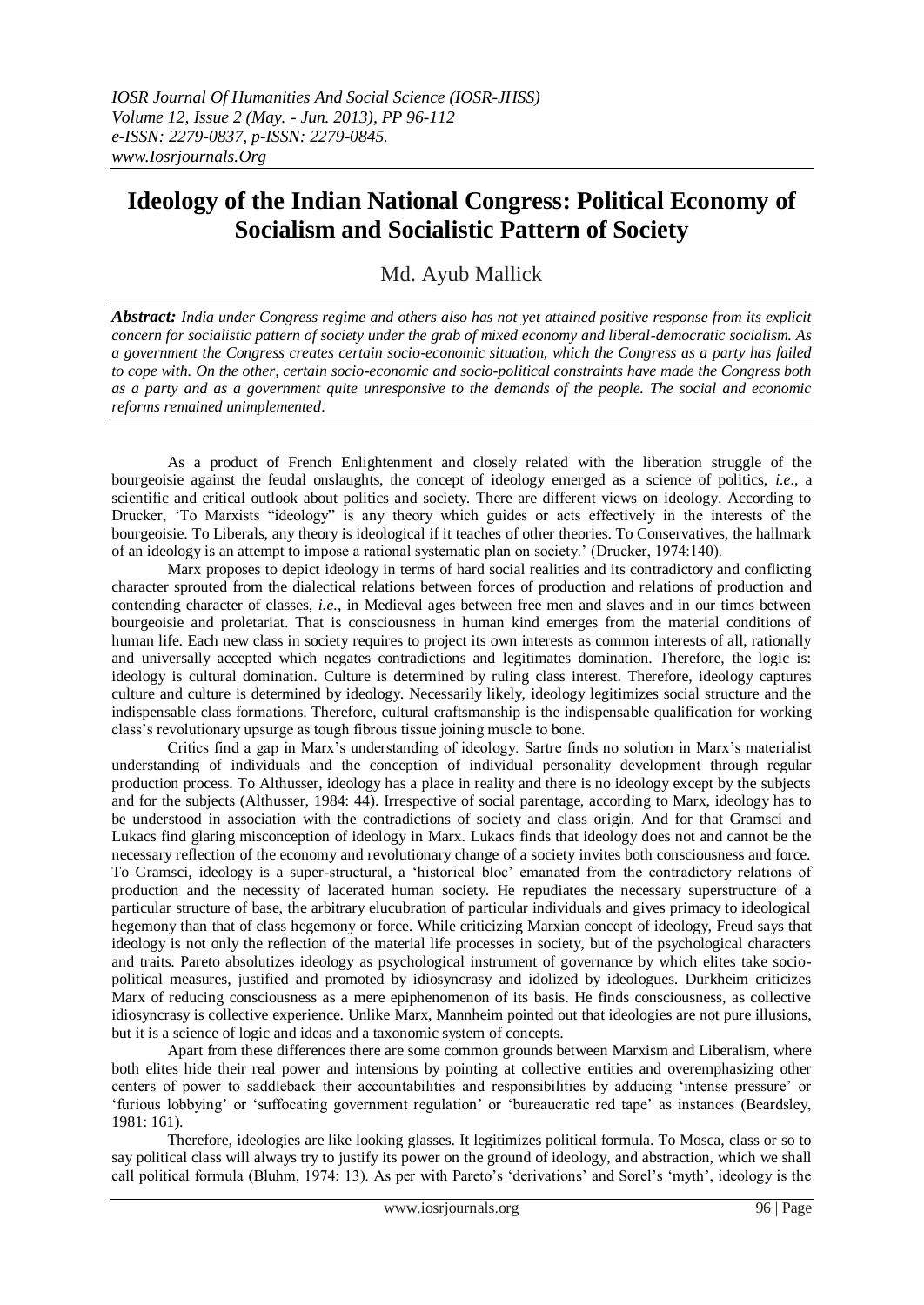systematic exploitation of beliefs and ideals carefully churned out of men"s consciousness with great ingenuity, self-control and courage for fulfillment or near fulfillment of personal or group interests. It rarely justifies the pursuit of interests common to all the groups (Plamenatz, 1970:131). Inspite of that, ideology has a considerable impact on the demands made by the party"s supporting centers and groups. It legitimizes power and hides the real contradictions in society. To Poulantzas, "ideology has the precise function of hiding the real contradictions and of reconstituting on an imaginary level, a relatively coherent discourse which serves as the horizon of agents' experience...' (Larrain, 1979: 46). Ideology is the systematic scheme and process of ideas about social, economic and political life processes of society, which political parties adhere to and proceed on their voyage; a bundle of distinct and unambiguous ideas and creeds, makes for unity and cohesion within the party and brings the party members under the control of their own parties, for example, the 'programmes' and 'mandates'.

Having come into existence at the mid-day on Monday, December 28, 1885, the Indian National Congress with emerging elites of middle class intellectuals propounded their theory about peaceful political action and public protest. In a society with multifarious religious and cultural manifestations, ethnic diversities and economic higher-ups and lower-downs echelon, it was a pluralist, flexible and open-ended organization, once a movement, able to continue in power and simultaneously able to snuff out unprincipled factions upholding at least twin objectives at that time: to arouse nationalism among the Indians and to make India a united nation.

In search for truth and "Swaraj" from Raj, Gandhi preached the gospel of non-violence and class harmony. And Nehru and other Congress leaders declared that the Congress was to be turned into an electoral organization or into a party to win electoral battles and sit on the saddle of power or at least into a Gandhian organ of constructive programme, *i.e.*, transition from movement to a party or from mass politics to elite politics. Thus pragmatism or "real politik" began to replace the ideals of socialism, truth and non-violence and watered down Marxism into a milk-water Fabianism. 'As the dominant party, the Congress attracts many Indians who have hardly any ideological affinity to it but want to use the organization as a stepping stone to public offices… Congress has become fully immobile in the trial of its reconciling image as a "movement of social reconstruction" with the task of a political party.' (Hartmann, 1977:52-56). Radicalism and pragmatism were well-balanced (Aggarwala and Aggarwala, 1985:54) as the expedient manipulation of middle class nationalism and democratic socialism.

After Independence, the change in the character of the Congress from a party fighting for freedom to an enthroned party on power seat charged with the constitutional responsibility for political development, economic regeneration and cultural advancement began to take place by a solemn public act. Nehru did not agree to take Congress as mere electoral organization into account. But leaders of Congress did not take any recourse to such action and were unable to do so because the party attracted many new members no longer moved by any idealistic reason but were primarily concerned with power and patronage (Hartmann, 1977: 56). Therefore, Congress leaders followed a middle-of-the-road policy. For that reason Congress party followed the formula of "socialistic pattern of society" in the Avadi Session (1955) and later on "Socialist State based on Parliamentary Democracy" in the Bhubaneshwar Session (1968), which were not possible in our socio-economic set-up. And so, besides consensus on 'fundamental norms of the democratic set-up' (Tilak, 1983: 6), a Westminster type of parliamentary set-up cannot be accorded with the possibility of happenings of consensus on specific policies and issues unlike the totalitarian state-building with a monolithic structure in the process where dissension and disobedience are prohibited in full swing. In spite of that as we have accepted the parliamentary practice of British origin, so we should have a responsible opposition with a responsible government in the House and rules of the game, the Congress Legislative Party (I) leader posited (Abedin, 1986). To him, the leader of the House acts as the leader of his own party, as a representative of the whole House and is responsible to the House in general and to opposition in particular; and with an intuitive instinct should be able to measure the troubles brewing and the blazes of commotion. The Congress party, apart from these, accepted the other rules and principles of parliamentary democracy as the political superstructure of our society, for example, representative institutions based on majority rule, limitations on the power of the government, accountability of the government to the electorate, freedom of expression and independent judiciary, multi-party democratic setup with free and fair election. Therefore, the tests for a political system claiming to be based on parliamentary or liberal democracy will, therefore, seem to be the extent to which the government truly represents the mass of the society and the extent to which rights which individuals claim to have are protected (Derbyshire and Derbyshire, 1991: 33), which believes to be put forwarded by the Congress party conveniently.

If the government takes coercive measures, then it is the duty of the opposition to save democracy from the onslaughts of dictatorial measures in terms of thorough public protest within the framework of parliamentary democracy and regulations of parliamentarianism, legal and constitutional guarantees. But Congress leaders from the very beginning believe that peaceful demonstration of grievances and expression of feeling is permissible in parliamentary democracy. But when any government is out to destroy the values and norms of parliamentary democracy needs to be replaced by direct action even under parliamentary democracy, which is essentially a rule of law. For Congress leader, Y. V. Chavan, struggle against unemployment, against economic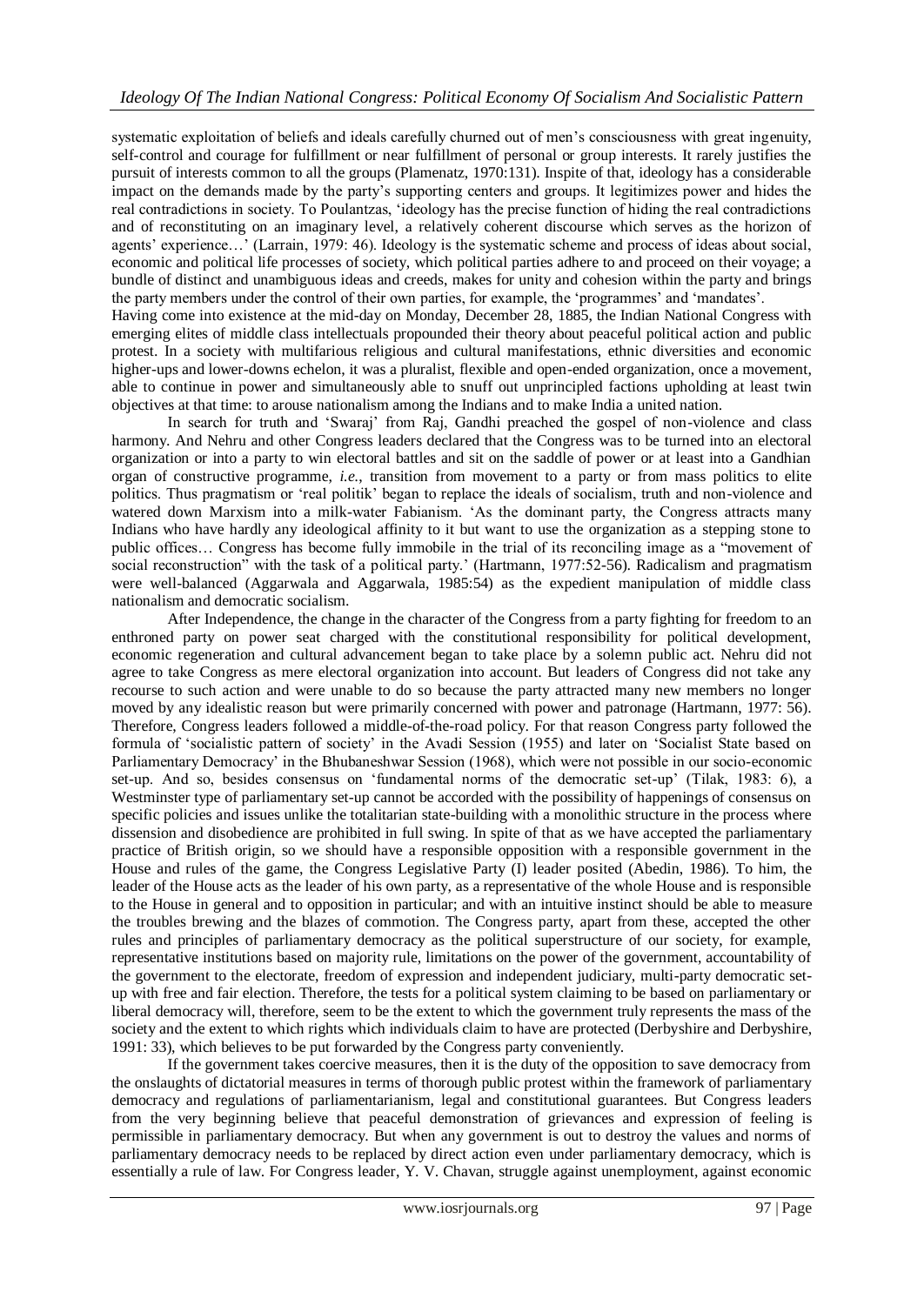measures which increasingly lower down the condition of living of the masses, and against exploitation and pauperization of man by man on the basis of ownership of the means of production, is protected and defended by coercive apparatuses of the state should not take the form of direct action. This policy approach is nothing, but only to perpetuate bourgeois or capitalist domination in India. Rajni Kothari in his article "Direct Action – A Pattern of Political Behaviour' finds that Direct Action is inevitable under parliamentary democracy as 'it is difficult to obtain conditions under which the need for direct action is wholly removed. This is not because the people are not mature. Nor would it suffice to say that parliamentary institutions have not taken root in our country. It is really because it follows from the very nature of parliamentary government. It is democracy which gives rise to certain deep-rooted expectations; but the fact is that the democracy is parliamentary, frustrates these very expectations. The conflict between promise and possibility is latest all the time. In times of strain it comes out in the open. The result is Direct Action." (Desai, 1975: 100). Congress constitution stipulates only "parliamentary democracy" as the type of polity, which the party is to pursue, *i.e.*, well-being and advancement of the people and the establishment of India by peaceful and constitutional means and of socialist state based on parliamentary democracy (Correspondent, 1984: 1). This socialism is to be achieved through peaceful and constitutional means (Kaushik, 1964: 13). Therefore, Congress constitution bars change in the poor men"s polity. Continuous assimilation of differing ideologies in the Congress fold has produced a highly flexible and unidentifiable ideology, from "everything to everybody" (Misra, 1976: 85). Therefore, the roots of party decay lie in the thought structure of its membership. "The fog surrounding the mind of a community may well conceal the valley of its self-destruction." (Dhebar, 1956: 85). The party has been "overshadowed by the Government" (Palmer and Tinker, 1959: 130) based on a haphazard mixture of Gandhism, socialism and capitalism and to be recuperated by constructive works. But when it does represent westernized leadership essentially committed to take into account state power for a programme of articulating national unity and modernizing the social and economic structure, the right-minded groups are reluctant "to use state powers in all cases for such purposes" (Weiner, 1959: 25). And for that reason, public sector undertakings have become more expensive than private sector undertakings; economic growth and rationality dwindled or so to say partly fulfilled lagging behind the expectations of our people. In fact, 'poor has become poorer', 'rich has become richer' and 'this makes socialist pattern of society more of a myth than a reality' (Hartmann, 1977: 58).

The casual and vague pronouncements of democratic socialism, the so-called socialistic pattern of society on the one hand, and lack of programmatic directions and substantial theoretical understanding on the other, make room for Congress leaders to have their faith in political personalities much more than ideological commitment and policy orientations. To mobilize the initiative and consciousness of the masses in socialist direction, to enthuse and get their conscious co-operation "it is necessary to tell them about the task, about how they are to be accomplished and about the difficulties that stand in the way" (Ghosh, 1974: 155). Gandhi himself places importance to the people when he says that true democracy cannot be worked out by twenty men sitting at the center, it has to be worked out by the people at the grassroots level and the success of democracy lies in the success of economic planning and village panchayats (Agarwal, 1954: 4). Therefore, political freedom without economic and social freedom remains a "vacant dream" (Agarwal, 154: 4). Land reforms should be followed by industrial reforms, *i.e.*, growth of agriculture and the development of industry should be more balanced and the rate of labour absorption must be higher than the rate of population growth to get out of the Malthusian trap in order to set economic equality and social justice into motion. That is why General Secretary of the Indian National Trade Union Congress, K. P. Thripathi says that where human labour should be utilized, the money capital should not be (Thripathi, 1954: 11). It is the way to preserve political stability and democracy, society's essential economic and institutional features; to change the living patterns and habits, fashions and fads of society with 'coat and necktie mentality', 'silk and chiffon', 'sloth and luxury' (Nehru, 1954: cover page); and to build society with honoured persons who work hard, live in simple manner and identify themselves with poorest of the poor. Following the Karachi Resolution, I can say in a plaintive cry that confiscation of private property and class war are contrary to Congress creed of non-violence and class harmony, which is rollicking with healthier relationship between capital and labour.

To ensure a healthier relationship between capital and labour, it envisages appropriate administrative and organizational changes for efficient functioning of industries in the public sector, and that taxation should be so devised as to aim at lessening disparities in income and increase the resources available for development. Again, the decisive turn in Indian social history can be brought about through science, which has played an increasing part in influencing and moulding human life and will do even more in the future. Revolutionary changes in society can be brought about through modernized agriculture on big farms instead of present-day cultivation with primitive technique on pitiably small- holding, universal literacy and rural industrialization etc. By the very nature of the Indian situation and because of teachings of Gandhi and Nehru, the socialist content took a deep turn, which found its organizational expression with the formation of Congress Socialist Party in 1934, and later on an ideological clarification and position through the Congress Forum for Socialist Action (Malavyia, 1983: 17). But "the directions the Congress has set for the country and which the country is now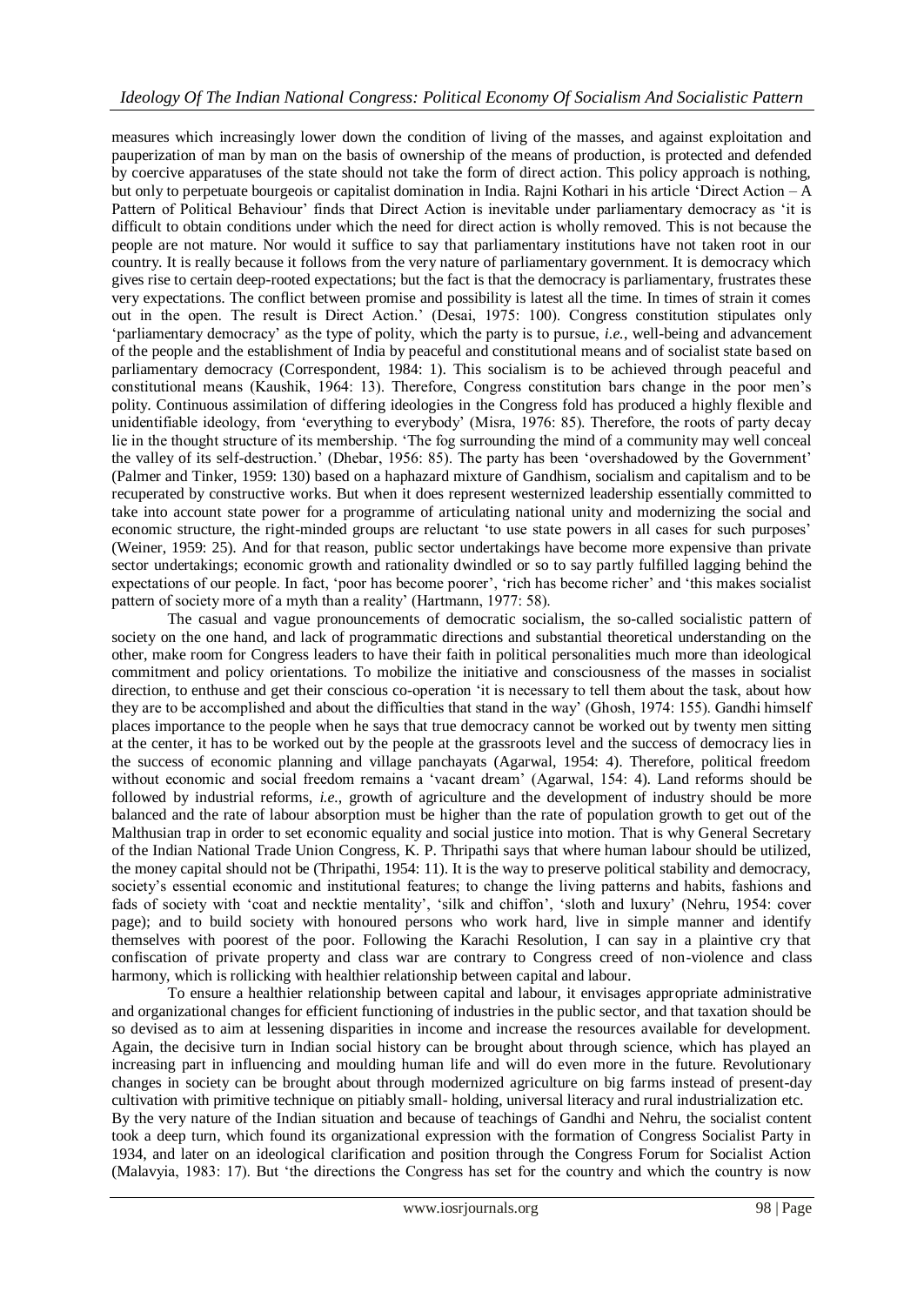following is the right one, but the advance towards socialism has to be stepped up if the Congress is to escape the fate of being submerged by reactionaries within it.' (Narayanan, 1981: 10). Therefore, in order to come by a socio-economic revolution in our thoughts and ideas and to organize themselves into " "study groups" for successfully fighting the reactionary forces at all levels" (Agarwal, 1953: 4), it is necessary to provide flesh, blood and spirit to Congress organization, to devote considerable time and energy to serious ideological problems, like land reform, industrialization, co-operative farming etc. Far reaching socio-economic changes can be brought about speedily and effectively by peaceful and democratic means. A socialistic pattern of society means a society of just economic and social order based on equality and justice, decentralized economy in the form of small and cottage industries, decentralized political power in the form of village panchayats and state ownership of the means of production with equitable distribution of national wealth, sizeable reduction of disparities, cultural and moral standards, and without exploitation for political and other ends. It is socialism for Sarvodaya Society, "Ethical Socialism" for decentralized economy and composite democracy, co-operative commonwealth of a socialized economy transited from an acquisitive one, and welfare state for authoritarian safeguards to trample down the evil designs (Agarwal, 1955: 1-4 and 96-99). Prime Minister Nehru recites, "We fought for freedom and won it. We are the children of that revolution. But that revolution is not yet over. We shall continue it. We finished it in the political sphere but we have to continue it in the social and economic sphere." (Agarwal, 1955: 20).

Therefore, the Congress ideology most extremely tries to build a state based on democratic constitution and to change society from above; to further the economic interests of the capitalists and to legitimize state by nation-building and national integration; to undertake programmes for relatively independent capitalist development through planning and to enthuse public sector especially in heavy and basic industries. And in agriculture, 'capitalist growth was gradually imposed from above through land reforms and rural development.' (Mukherjee, 1989: 101).

Therefore, it is socialism of a new type, accommodative and agglomerative, more close to romanticism and Catholicism, less to specificity and differentiation and pragmatic to Indian economic conditions, which designed to "reduce the accumulation of wealth in private hands, and to accelerate the process of industrialization, a large number of essential industries involving hundreds of crores of investments were started by the State." (Sahni, 1980: 37). In fact, it is a belief in and a value structure about the social ownership of the means of production, distribution and exchange. The most equitable distribution thereof may be possible upon the basis of common ownership of the means of production and the best obtainable system of popular administration and control of industry and services (Rush, 1981: 90-91). Therefore, it is organized revolution, but not violent one, based on liberal democracy, but not proletarian dictatorship, and achieved by persuasion, but not by force. It means the growth of society, the growth of all classes, but not the uprising of any particular class, where the conceptions of right and wrong are common to all. Violent methods are wrong, unparliamentary and must be parliamentary as such. Society must be viewed in terms of social facts, facts of unity, but not class struggle in a jubilant mood. Therefore, parliament is the representative of the common interests of consumers in society, guardian of social order and peace, where social revolution or social and political emancipation of the masses will be achieved by the gradual acquisition of political power by democracy and gradual transformation of society by parliamentary socialism (Miliband, 1961).

The main planks of Congress socialism are based on the same footing, *i.e.*, "socialistic pattern of society'. It stands for mixed economy and envisages a much more dominant role for the public sector, but allows the important role for the private sector if it becomes consistent wi5th social objectives. It promises to nationalize banks and insurance companies, to curb monopoly and concentration of wealth (Kausik, 1985: 484), in association with abolition of human miseries, employment to the unemployed and radical agrarian reforms programme. Committed to progressive economic policy, Indira Gandhi"s 20-point Economic Programme, for instance, measures to bring about maximum production and distribution, liberalization of investment, socialization of urban lands and to bring down prices of essential commodities and over all human sufferings by and through parliamentary legislations. The *Congress Party Election Manifesto, 1977* clearly points out: "The motto of the Congress is: poverty must go, disparity must diminish and injustice must end … reflecting the vision of Mahatma Gandhi and Jawaharlal Nehru." (Indian National Congress, 1977 Election Manifesto of the Congress Party, 1978: 133). In its 1979 Election Manifesto, the Congress aims at creating an investment climate in order to improve production, "formulating a rational income policy and restructuring of the tax system to reduce the burden of the middle classes" (Day and Degenhardt, 1984: 157). Therefore, Congress Election Manifesto wants to fulfill its objectives extending from "upholding the ideals of secularism" to "consolidating democracy", from "fighting poverty" to "achieving all round development of the economy" (Aggarwala and Aggarwala, 1985: 278). Henceforth, emphasis is on more equitable distribution of the fruits of growth. Therefore, Indira Gandhi"s socialism, the so-called "populist socialism" is different from Nehru"s liberal democratic socialism and Gandhi"s ethical socialism. P. D. Kausik identifies Indira Gandhi"s "populist socialism" with communism, which is not like Nehru"s liberal democratic socialism. Indira Gandhi"s socialism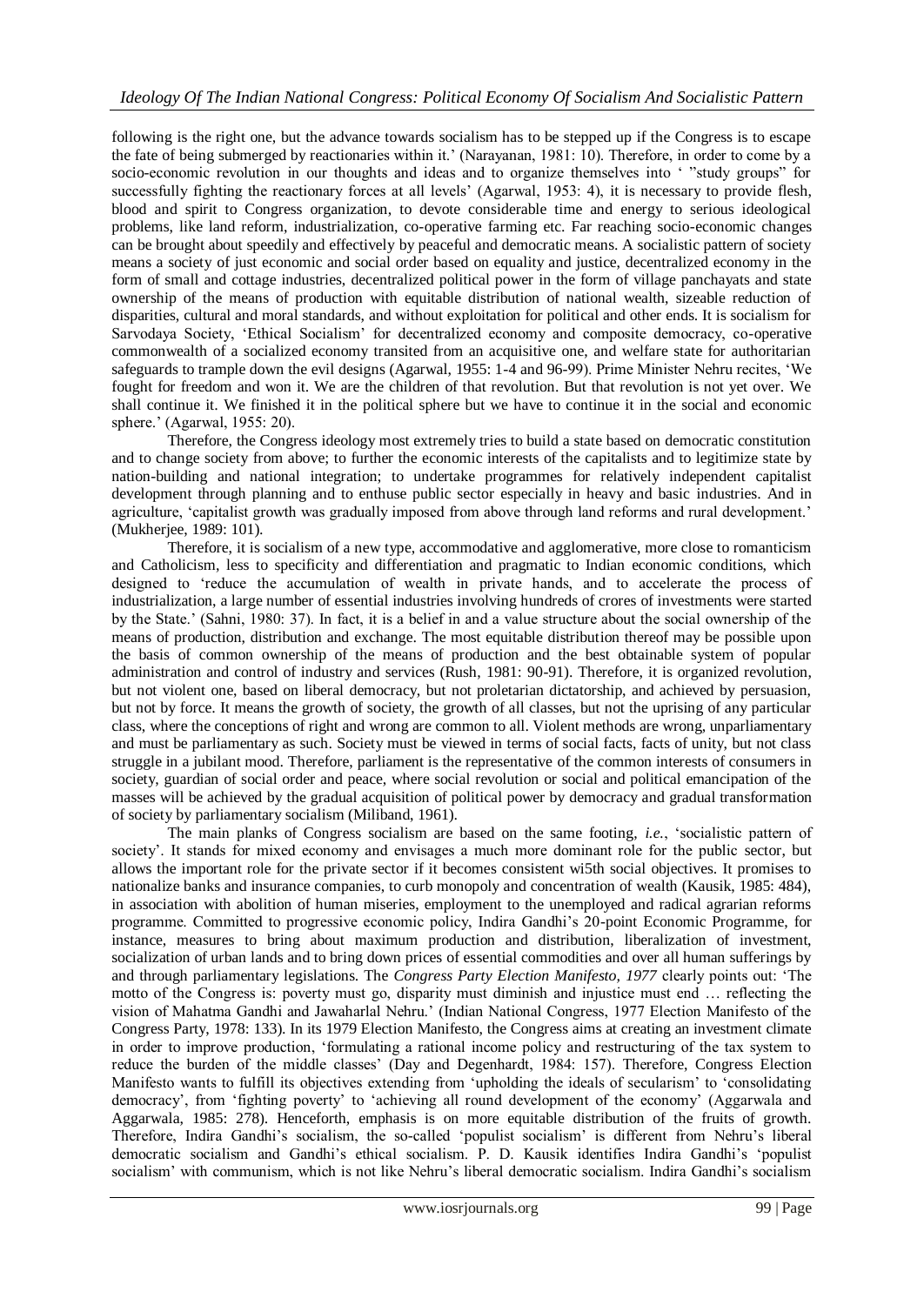emphasizes social control like that of nationalization of grain trade etc. (Kausik, 1985: 486). P. M. Mammen points out at least twenty one values, for example, social ends political freedom, equality, individualism, humanitarianism, conflict resolution, peaceful development, national interest, economic growth, planning to control, production, pragmatism, practicality, concerned for time, application of science to man"s problems, concern for hard work etc. (Mammen, 1990: 137-38). To him, Nehru's speeches were very vague, but intensity scoring was very high. Nehru's value profile is more strong and less specific in character and utterance.

To the Congress the main instrument of economic and social advancement is planned development to safeguard economic independence, to promote self-reliant growth, and to ensure "equity in reaping the fruits of development' (Indian National Congress, 1989 Election Manifesto of the Indian National Congress: 16). The Congress is also committed to strengthening the productive forces in our society and furthering liberalization and opening up of the Indian economy. "It urges for the abolition of inter-corporate divided tax, ending the concept of interconnection among MRTP companies and stresses the need for speedy mergers and amalgamations." (Mishra, 1987: 8). It also gives significant importance in contributing economic growth, which "needs to be given all incentive at the cost of public exchequer" (Mishra, 1987: 8). The AICC resolution tries to accommodate both the sentiments of socialism and leftism in the party and to democratically reconcile the feuding interests of feudals and capitalists as well as peasants and proletariat. Correspondents of *Economic and Political Weekly* malignly express:

It is not clear whether the planners can feel a little more assured about their role after the latest demonstrative left-ward lurch by the ruling party. There is no evidence that deeds will follow words in the critical area of resource mobilisation for planned investment according to a socially meaningful order of priorities, let alone advance towards a socialistic order.

"Maximum democracy and Maximum devolution" (Gandhi, 1989) whisper about higher agricultural productivity, remunerative cropping patterns and greater income and employment reciprocally connected with urban ones, but jeopardize the interests of the impoverished ones and push back them to a cold, damp and foggy night and a fouled atmosphere of corruption and sycophancy. But Congress programme says, "…we have to think afresh about our plans and programmes… We have to make new sacrifices." (Gandhi, 1988). But how much and how long? – this question remains unanswered.

Congress ideology can be equated with Thatcherism in the West, but "Indian Thatcherites do not say an outright no to planning; they say yes to somewhat less to planning" (Vanaik, 1990: 56) which aims at "creating a privileged nation which lives in constant (but hopefully always manageable) tension with a less privileged one" (Vanaik, 1990: 56). An eminent political scientist, Sudipta Kaviraj finds a coalition, a tidy tying-up of dominant interests of the industrial bourgeoisie and rich peasantry and an administrative and professional elites operated through "one-party dominance system" to improve structural constraints on policy making and policy implementation. Emphasis was paid more on production than distribution headed by bourgeois state hegemony. The post-independent state mechanism with greater autonomy like that of Bonapartist or Bismarckian pattern desires to see labour classes to be contended within the framework of the existing relations of production, and attacks the concentration of wealth while making room for private ownership of the means of production (Sen, 1982: 207-8).

Therefore, the Congress ideology is a great deceiver determined by factors generated from the depths of society, *i.e.*, society with gradual enrichment of the capitalist class at the cost of public sector, aggravating inequalities in distributing wealth and income, and increasing proletarianization of the masses within the "matrix of the exploitative-capitalist system" (Desai, 1984: 149). Though the Congress emphasized the equitable wage and income policy based on need-based wages and reduction of monstrous disparity in income of big capitalists, landlords and masses (Mehrotra, 1980: 59), there was really a political ploy to deprive the disadvantaged poor for the benefit of the advantaged haves. In India"s multi-structured pluralist society "gaps" are created between promises and performances by powerful forces of change in society. Marc Galanter finds that politicians make the promises of socialism, and then give or provide less change than that of the required change by maintaining proper distance. Legal measures are inadequate to cross or comprehend this distance (Galanter, 1992: XXIII-XXIV). Unsurprisingly, Congress ideology and ideologues have created an illusion, an appearance of socialism, and not a reality of anti-monopoly and anti-landlord measures in the minds of the "very classes and strata against whom they were opposed to be directed' (Namboodiripad, 1974: 39). They have not yet pointed to the concept of "socialism" particularly, but merely reflected an image of a "socialist" society without any particular specification of the idea of social justice, except the assurance of "no intention of abolishing the institution of private property" (Ghurye, 1978: 12), and capitalist development of Indian society (Bharater Chhatra Parishad, 1986: 40). By and large, from its very inception Congress had been a magnificent umbrella organization with so many groups and opinions as to produce it a convenient problem shooter to all sections and shades of people, from one extreme to another. Burdened with no 'isms', except 'self-ism', Mrs. Gandhi's leadership was immensely suited and conveniently manifested to cut much ice from the slogans of socialism or capitalism or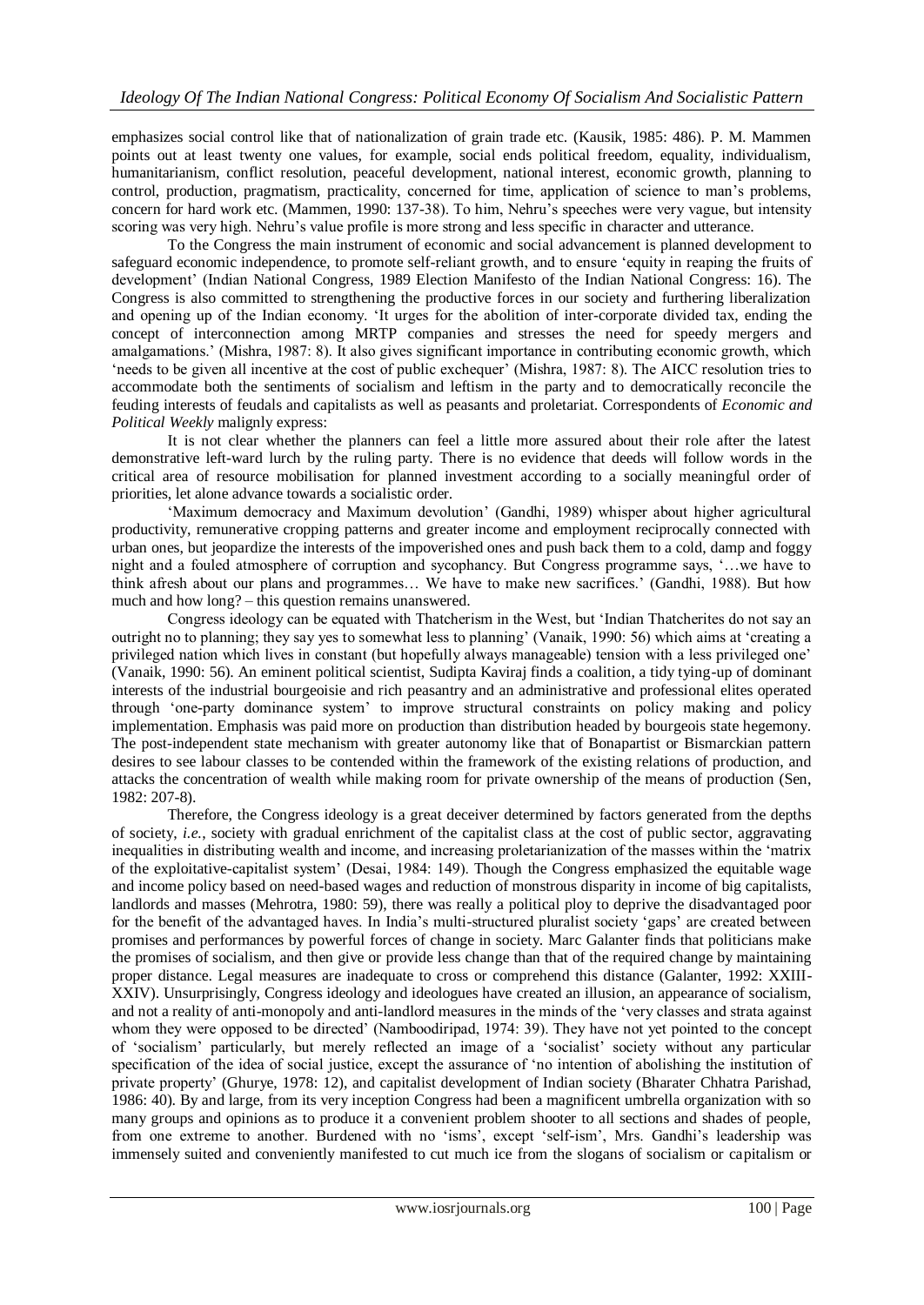others in the deep and dark. Therefore, Congress ideology is: democracy and socialism in the wind and power in the mind. And Nehru"s ideology was less specific.

Nehru reminded the task of India in the ending of poverty and ignorance and inequality of opportunity, and in asserting the basic human capabilities and quality of life in the success of socio-economic policies and in promoting economic growth of the country and quality of life of the people. "Basic education, good health, and other human attainments are not only directly valuable as constituent elements of our basic capabilities, these capabilities can also help in generating economic success of a more standard kind, which in turn can contribute to enhancing the quality of life even more. Many of the ingredients of a good quality of life – including education, health, and elementary freedoms – clearly do have instrumental roles in making more productive and helping us to generate more inputs and incomes.' (Sen, 1996: 6). Nehru particularly stressed on socialistic pattern of society for the development of India, where public attention and activism would be the ultimate guarantee of governmental initiative and action in a country like India where democracy has become the order of political life. However, ever since 1937 Nehru neglected the grassroots organization and relied on elections and intensive campaigning, which found its cogent expression in 1967, especially in 1969 when the conflict between parliamentary and organizational wings became unbridgeable and unresolved. The Congress leaders were not able 'to utilize the party as a tool of direct politicization and social transformation' (Kohli, 1987: 69) and to utilize the government machineries to implement Central policies and programmes at all levels. Paul Sweezy justifies this democratic-capitalist framework in terms of ownership of the means of production owned by the few, separation of the total means of production into competing units and production of goods and services by the workers owing no ownership of the means of production, but only to sell their labour to the owners in order to take the bare necessities of life and a small part of the mixed of production (Shakir, 1986: 42). The "mixed economy" policy was adopted only to divert the goals of socialism in a planned and regulated manner, and agrarian legislations were passed only to reduce the glaring inequalities so that any revolutionary outbursts could not take place. As agrarian bourgeoisie and rural influentials were most powerful in mobilizing the poor and the downtrodden *vis-à-vis* the industrial ones; the 1951-55 and 1956-60 policies were the reflections of the relative unity between state elites and rural and urban bourgeoisie, so the Congress leaders did not and could not make institutional changes in agriculture. The leaders provided distribution of patronage and spoils in exchange of electoral support. But with the rapid development of pro-poor politics of urban bourgeoisie, the rural counterpart feared for status insecurity and veered round the consumerist culture of urban middle class to get "benefit from the agriculture, and to enter the expanding small scale industrial sector, whether agro-based or not' (Vanaik, 1990: 28). Therefore, the Congress leaders pursued a two-pronged strategy: growth before distribution and industrialization in the context of popular welfares and socialism. In fact, liberaldemocratic forms exert conservatizing pressures. Adam Przeworski (1980) and Claus Offe (1985) necessarily emphasize electoral necessity to produce pluralities and thereby downplay class appeals. Social democratic parties have abandoned radical goals in favour of a reformist approach in order to represent themselves and appear politically responsible as well as capable of delivering immediate material benefits. Przeworski says that to win the votes of people other than workers, particularly the petty bourgeoisie, to form alliances and coalitions, to administer the government in the interests of the downtrodden sections and working classes, a party, a social-democratic party cannot act like an "irresponsible" or to give an indication of being less than interested about its commitment to the rules and limits of parliamentary game (Przeworski, 1980: 30-31). Indian National Congress itself as a centrist party has pursued and is now pursuing social-democratic policies like that of a social-democratic party. The *New Times* Soviet journal evaluated that the prestige and status of the Congress party had declined considerably due to the "capitalist path of development, which India has followed since liberation, has not imported the lot of the people" (Nayar, 1969: 127). Ever since Independence Congress politics was mainly an urban politics with only few exceptions of Gandhian politics, receiving supports from the upper echelons of the society and providing benefits and opportunities to them. It was politics of a "long way from the top of the Indian society to the bottom" (Banerjee, 1974: 16). In this context, I support the simultaneous operation and development of "growth" and "distribution" which the economic policies of the Congress leaders towards socialism and socialistic pattern of society did not pursue and whatever pursued was opposite to intensive agricultural development and employment generation in effect, on the one hand, and socialism and socialistic pattern of society, on the other hand. Therefore, "It retards production, limits employment and is oriented in favour of urban areas, heavy industry and organized labour at the cost of small industry, agriculture, rural areas and vast majority of the unorganized labour force and consumers in general. Therefore, this socialism is the negation of real welfare or 'Janakalyan' of the people.' (Madhok, 1972: 18).

Despite the declaration of socialism in government and society, the progress and development were minimal, when, the nationalization programme was downgraded by private sector undertakings to avoid radical changes in the socio-political structure. Citation here may be made that there are three basic causes of slow growth in industrial sector in spite of more capital accumulation and more savings for investment, which may be stated as inefficiency in state-controlled economy, low aggregate demand, declining public investments and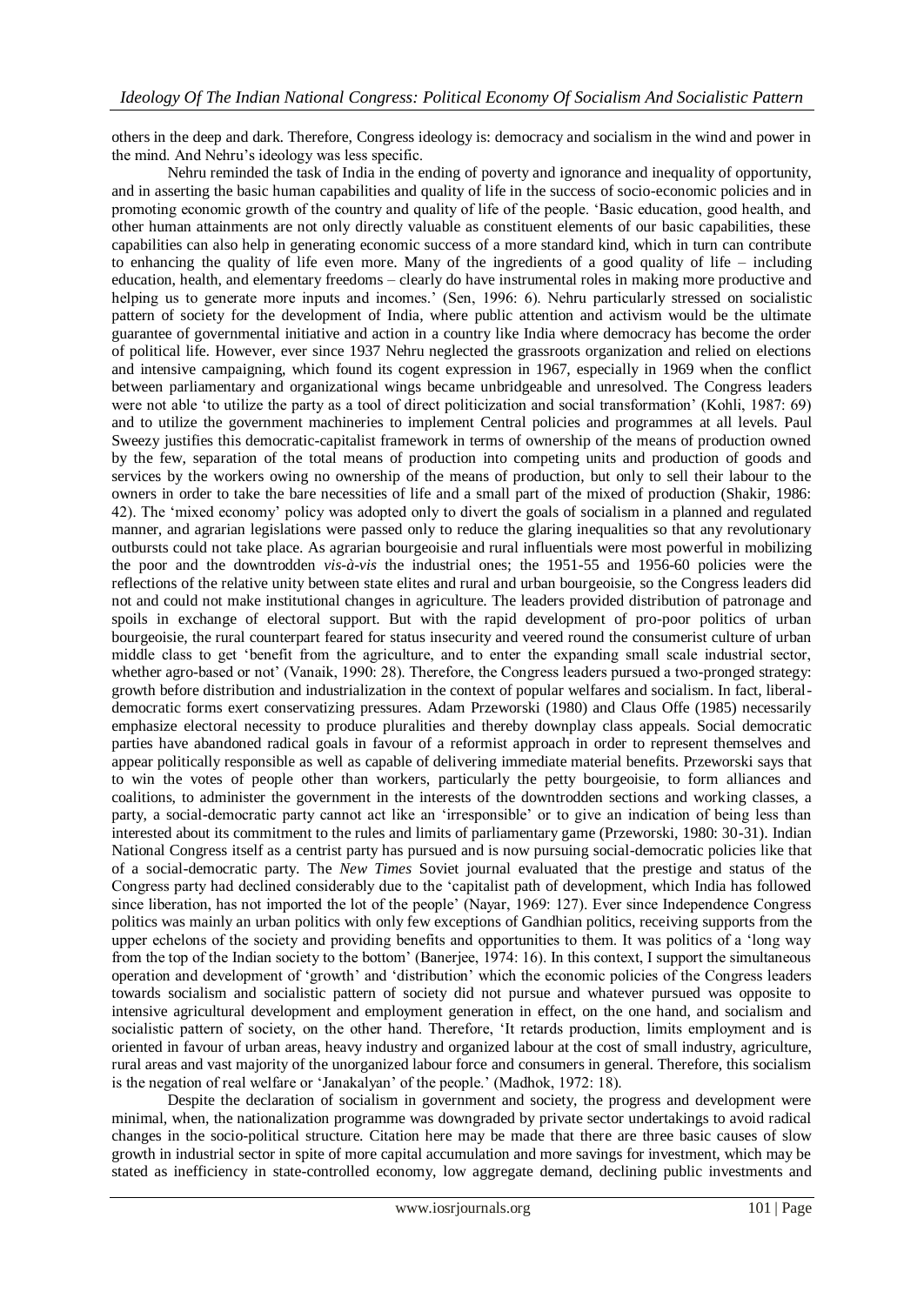infrastructural bottlenecks (Ahluwalia, 1985; Chakravarty, 1984; and Bardhan, 1984). Devoid of any ideological commitment and moral integrity, the Congress culture is power culture and its leadership is the prisoner of the country"s body politik, when mere generational change might not solve the intergenerational problems and satisfy the true needs of democracy: integration of values and ideas, beefing up liberty, equality and social justice, integration of democratic institutions like parliament, judiciary, bureaucracy and political parties, and a federative-decentralized power drive etc. Essentially,

The Congress culture pervades Indian politics, it can be found not only in opposition bourgeois parties but also in the Marxist left. The Indian middle class loves the Congress because it does not require it to make hard choice, because its concept of socialism doesn't mean distribution of wealth but only its acquisition.... (Sen Gupta, 1988: 765).

Congress leaders with their extra-ordinary powers both in the government and party have had extended their tentacles of domination over their subject people in a calculated way with the help of party cadres, ranks and files, and thereby lost the power exertion and assertion, and integration between elite and mass, or in a Weberian style of politics the relative equilibrium between authority and consent. The Congress leaders seemed to be incapable of responding to the growing needs of the people. It lost the minimum consensus for conflict resolution and goal achievement to maintain social order based on collective interests and Rousseauvian "General Will" satisfying the common purposes and liquidating the severe and unprecedented hardships generated from price hikes, non-availability of essential commodities, corruption, nepotism and social security problems like malnutrition, illiteracy etc. It was socialism for personal gains, for "people with influence in local power centers, usually with land and connections among relatives and fellow-caste men who had land, lent money and could muster clout.' (Manor, 1982: 101). The leaders did not follow the 'common approach' (Rastogi, 1980: 339) for dealing with major questions of economic, social and political importance, had to contest for loaves and fishes in downgrading the liberal pursuits with a socialist breakthrough and the establishment of a socialistic pattern of society.

Congress made no systematic attempt to develop the economic conditions. Fifty per cent of the population has been living below poverty line. Diversion of resources took place for the benefit of the privileged sector. The per capita national income at 1960-61 prices marginally declined by 0.4 per cent from Rs. 351.8 (1970-71) to Rs. 350.2 (1971-72). The per capita national income at 1960-61 prices in 1972-73 was estimated to be Rs. 337.6. It was 3.6 per cent fall over 0.4 per cent fall in 1971-72. The per capita income at constant prices at Rs. 347.2 in 1973-74 jumped by 2.8 per cent over 1972-73. The per capita income at 1960-61 prices for 1974- 75 was estimated to be Rs. 341.4. It was a fall of 1.7 per cent over the year, 1973-74.At the constant (1960-61) prices the per capita income for 1975-76 was estimated to be Rs. 365.9. It was the rise of 6.6 per cent over the previous year, 1974-75. Again, the per capita income at 1970-71 prices was estimated at Rs. 653 for the year, 1976-77. It was a decline of nearly 0.7 per cent over that in the previous year, 1975-76. In 1977-78 it rose upto Rs. 695 and in 1978-79 it was estimated to be Rs. 714.6, and declined to Rs. 662.5 in 1979-80 reflecting a fall of nearly 7.2 per cent over the previous year. Per capita NNP (Net National Product) shot upto 8.6 per cent in 1980-81 and 1981-82, *i.e.*, from Rs. 662.5 in 1979-80 to Rs. 719.9 in 1981-82 (Ghosh, 1984: 216-17). Economic development in terms of industrial production, wholesale prices of all commodities, capital expenditure of the government during 1952-84 fluctuated throughout the years. Average annual growth rate in foodgrain production increased from 4.49 per cent during 1952-63 to 4.5 per cent to 8.04 per cent during 1976-77 and 1980-84. Economic development was unstable and unable to make a breakthrough (Table No. 1 and Figure No. 1). Huge population was in the dark. Political and administrative elites were unmindful to the needs and requirements of the socialistic pattern of society. Conflict between privileged and underprivileged sections of the society developed and with this "the urban-based middle classes were able to co-opt the other entrenched interests into their own framework and the hiatus between the haves and have-nots became complete." (Kothari, 1976: 21). To Manor, the emergence of the power groups made an adequate situation to the collapse of the old transitional system, *i.e.*, the privileged and powerful groups for their own interests and continuance of dominance narrowed down the principle of representation, wrecked the old machine politics for the interests of the urban industrial groups and middle class, sapped the vitality of the rural influential in order to banish another power center as a champion of the interests of the poorer sections of the society. Mrs. Gandhi and other leaders appeared to have abandoned the principle of representation and the hope of strong and transactional organizations only to gain narrow personal advantages in the power game (Manor, 1982: 105).

The privileged and powerful seemed to have fear about the growing dissatisfaction of the rural havenots and depressed mass, and the probable emergence of rural leaders to lead the depressed class from the rural influential groups. Therefore, the powerful groups displaced a two-pronged strategy: tight control over representation and organization, on the one hand, and relatively uncontentious and anodyne commitments to recuperate from underdevelopment, to raise the down-trodden above the Poverty Line, to distribute benefits and largesse to the rural poor, to remove rural poverty, to generate employment and encourage self-reliant economic growth in a total neglect of balanced economic growth, on the other hand. Agricultural and public sectors were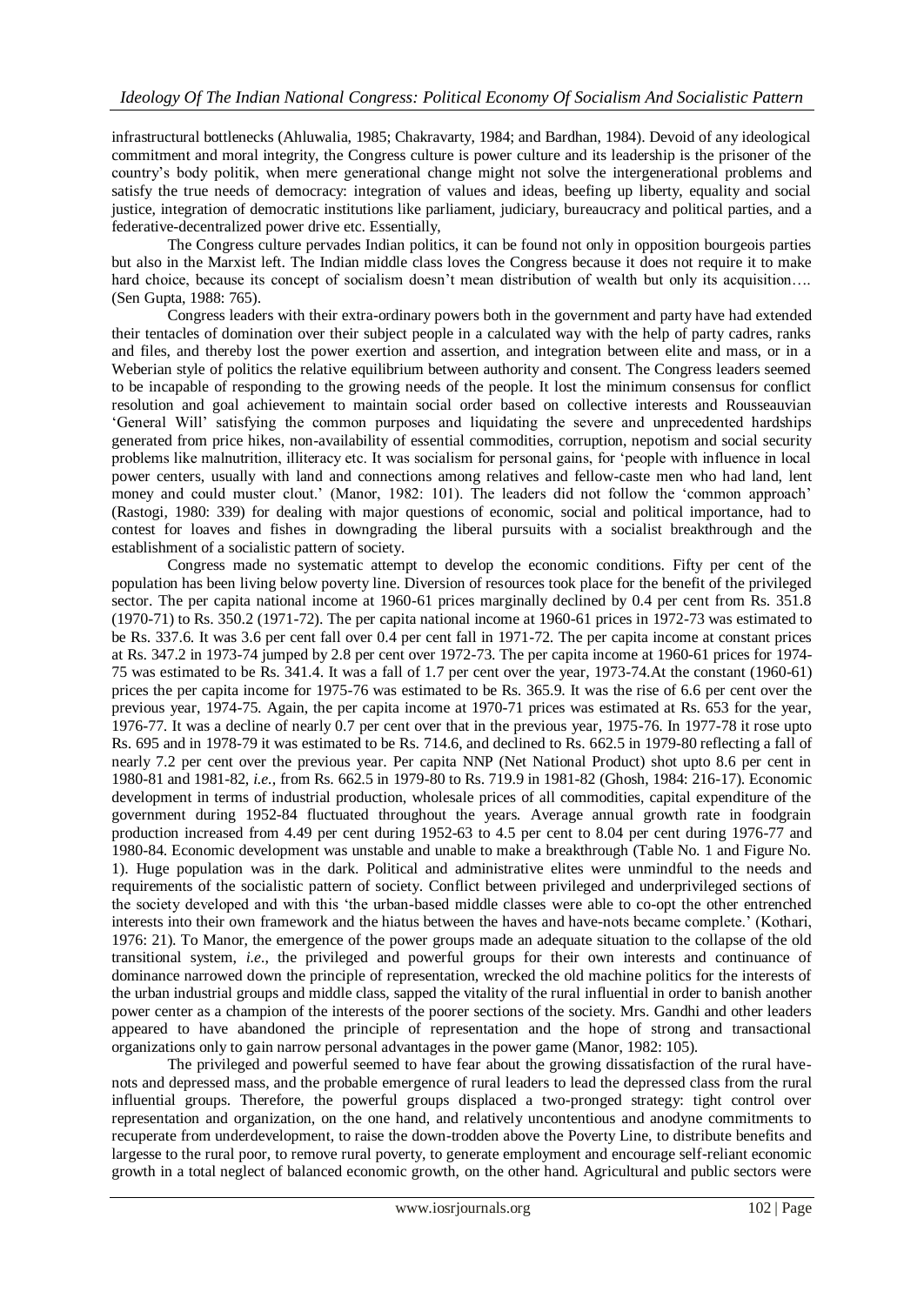in the interest of industrial and private sectors. Agricultural sectors were neglected in comparison with other sectors like industry, manufacturing and services. Capital-intensive technologies reduced rural employment and agricultural labourers were displaced to other sectors, despite the employment generation caused by credit and extension services and power and transport infrastructures. Rural unemployment and underemployment remain high in India with the higher growth in population. Rural employment may grow faster if there are sufficient conditions for improvement: growth in demand for farm employment and more labour-intensive technologies, fisheries and forestry. But India lacks sufficient diversification of rural occupational structure (Weiner, 1989: 119). According to Amartya Sen, market inequalities certainly do make unequalizing influences on the Indian society as these have been done by public sector inefficiency and trade restrictions. Trade liberalization with labour-intensive activities may have an inequality reducing influence. Market-oriented reforms may have produced economic achievement rather than that of inherited and ascribed status. If market-oriented reforms involve only de-regulation and leaving the things to the market, then these reforms may harm the distributional effects; but if market-oriented reforms justify strong emphasis on promoting labour-intensive economic activity, on making use of resources to expand public services, on enabling the disadvantaged groups to participate in the process of economic growth and on expanding and improving social security arrangements, then these reforms will make a real opportunity to achieve as well as to reduce poverty. Public works programmes will play a positive role in addressing social security problem. The economic activities should be support-led instead of purely growth-oriented (Dreze and Sen, 1995).

Though public sector has developed, it has not been able to produce goods for the public, to spread socialism based on social ownership of the means of production and production for the assessed needs of the people and to capture economic and political powers from the capitalist-*kulak* power group. "In the totality of meager industrial development, capital devoted to production of the means of production in the organized sector was hardly Rs. 825 crores and 63.4 per cent of the fixed capital formation was in the private sector. By 1965-66 the gross fixed capital formation had risen to Rs. 4025 crores, of which 51.7 per cent is now in the public sector. This implies that the public sector has played an increasingly greater role in generating gross fixed capital in the country. This has enabled the private sector, in the context of mixed economy, to generate nearly Rs. 1946 crores worth of gross fixed capital. Thus it is clear that the state, through its public sector, is actively engaged in generating an industrial base for the Indian economy and is taking increasingly responsibility for providing capital goods and is stimulating similar development of producers' goods industries in the private sector."

(Desai, 1984: 64). In its 1980 election manifesto the Congress party had promised its faith in the mixed economy and resuscitation of the economy making a two-pronged attack in respect of demand and supply to contain price hikes and formulate new policies. The manifesto endorsed the role of public sector in expanding and improving the country"s economy with the objectives of installed capacity, maximization of production in higher productivity and employment generation, correction of regional imbalances, development of agro-based industries, new and growing flow of investments in rural and urban industries, and equal opportunities of investments and dispersal of small and growing units (Report, 1980: 10). AICC (I) also endorsed proper and adequate supply of essential commodities by means of well-organized public distribution system, rationing and cordoning system, preventive actions against black-marketers and hoarders, and consumers" protection movement, and represented its "commitment to curbing monopolies and restrictive practices" and to require that large industrial houses 'be compelled to conform to national priorities' (Editorial, 1983: 5). But the Congress party has failed to halt black money, hoarding and black marketing and taken certain "explicit programme of goals" and "a series of officially or unofficially sanctioned safeguards" (Shepperdson and Simmons, 1988: 21) to protect their interest via capitalists and *kulaks* and minimize the possible dangers to their interests. The social and economic upliftment of the poorer sections of the society was not attained. Though the Congress (I) leadership reiterated the left-of-the-centre posture and condemned the right opposition parties it did not take any positive measure to ensure socialism, to provide opportunities and benefits to the poor farmers, by-passed by the Green Revolution and tenant cultivators were left in the cold. The conditions of the urban and rural poor and also of educated unemployed remained the same as before because of inadequacies of land reforms and industrial development.

Before Independence Congress party included mainly high caste Hindus, intellectuals, teachers and professionals and changed its character as precursor of rural landed interests both at the national and state levels. Hence, the rich and well-to-do farmers had formed the Congress"s inner councils both at the central and state levels, influencing policies in their own favour and controlling the local seats of power. The tenants did not get any tangible benefit. Not only the equity and productivity of land, but also "equality after land reforms" (Lamba and Tomar, 1986: 148) – all are necessary to make a dependable and balanced relation between the masses and the state, and a reasonable balance of power in the rural society. As an empty hypocrisy the principle of socialism heavily loaded with ethical and moral contents has served to mask or sideline the material conditions of the masses and the "ideology of personal power" (Naik, 1983: 108), which really helps the leaders to hold political power functioning at all levels, brings them into public life, impels them to join the Congress (I). It is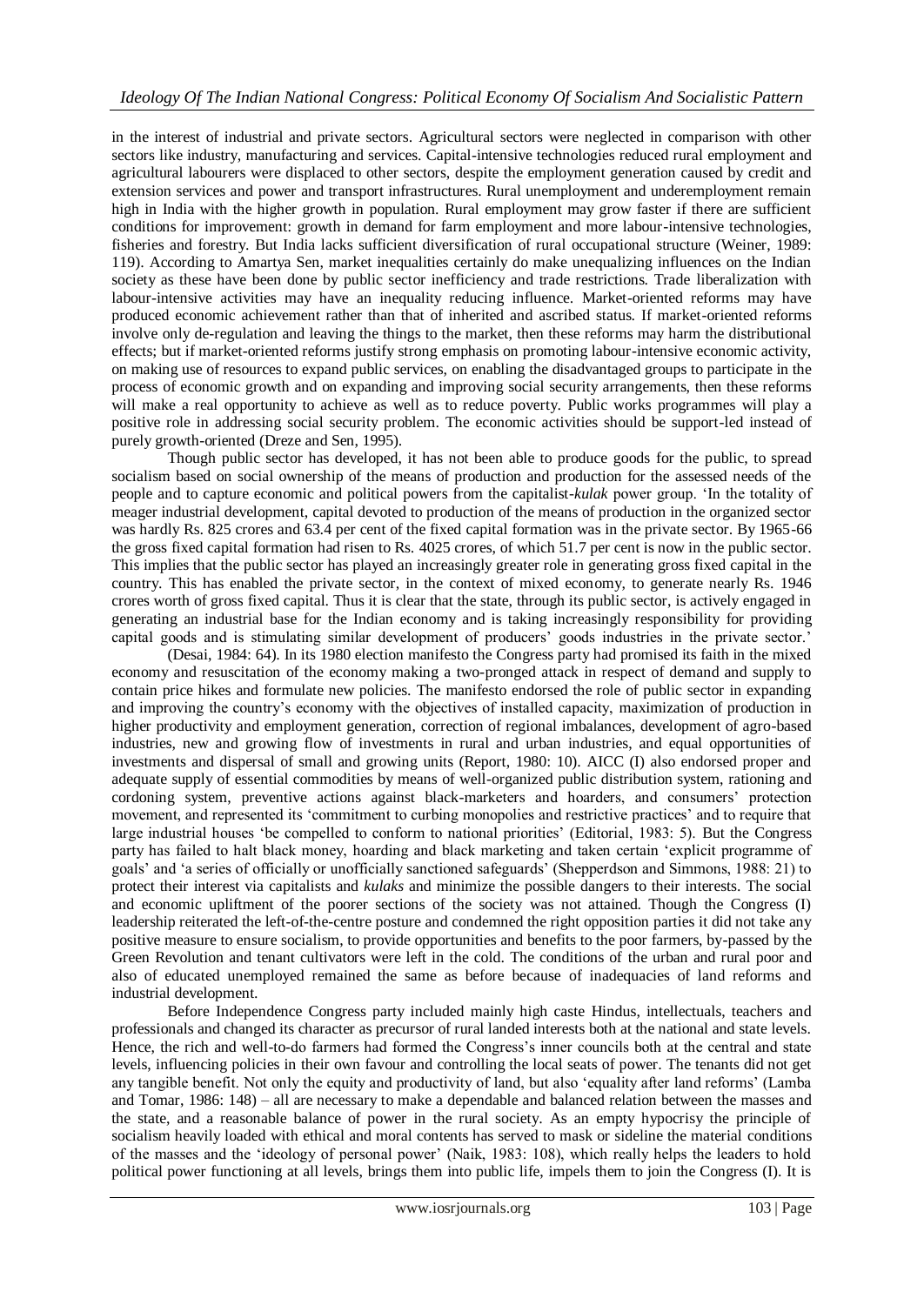"…a pseudo-socialist populism has gained ground among the people of the country, promising earth and heaven to the downtrodden." (Selbourne, 1982: 214). When the Chief Ministers and other inner circle political leaders derived their strength from the land-owning classes, Mrs. Gandhi dragged them down with a call for "Garibi Hatao" and 20-point Economic Programmes in the "stepped-up sub-Chinese rhetoric about helping the weaker sections, going to the masses, serving the people and the like" (Selbourne, 1982: 77). But the progress of land reforms was little made and "actual transfers were even more minuscule than before: 2500 hectares nationwide from 1972 to 1975.' (Hart, 1991: 33). The Congress party and government, therefore, had followed a 'democratic-capitalist model of development' (Kohli, 1987: 9) so as to provide redistributive facilities to the lower classes, but not at the cost of lower classes. It was an attempt on the part of the Congress leaders to help the propertied classes and rural elites with its ideological and organizational hegemony.

I stress on urban areas, heavy industry and organized, which was weighted by the Congress leaders as they were tied to urban-industrial bourgeoisie, who were in favour of commercialization of agriculture. Though Mrs. Gandhi promised special programmes for "harijan" (untouchables), adivasis (tribals), and minority communities who have fallen behind; … new land legislation would be implemented with the good of the people in mind rather than for private interests." (Franda, 1973: 215), she drowned in the troubled water of Green Revolution policy and ICC"s (Indian Chamber of Commerce) initiative of commercialized agriculture. With the introduction of Green Revolution there emerged surplus of agricultural labour with an increase in foodgrains and pressure on oversaturated lands, which in turn was released to the urban and industrial sectors satisfying the labour needs of the industrialists at low prices. Industries were developed to absorb the huge barefooted and ill-feeded migrants and prevent political upheavals. To prevent future political upheavals, to make an easy access to labour at low prices and increased productivity at low costs, and to run down growing labour disputes, the ICC was against radical agrarian reforms and opted for "a centralized and coordinated food policy and blamed the states for failing to bring down food prices which was affecting the entire cost structure of the economy." (Mukherjee, 1985: 116). Suniti Kumar Ghosh found that Indian bourgeoisie was involved in feudal ownership and extraction of rent, and so they were involved in opposing radical land reforms (Ghosh, 1985: 281). Therefore, the Indian bourgeoisie and big business houses had inhibited the independent policy formulations of the Congress party and articulation of group interests.

The business groups contributed large sum of money to the Congress party as a ruling party. The business lobby spreads its tentacles in the organizational and governmental wings of the Congress party, are in search for their policy of political realism without contributing any more to the Congress"s policy of socialistic pattern of society, but had given the right to represent their leaders in Parliament, right to organized labour union to the workers and peasants without promising rebellion or revolution. It has suffocated public opinion, so to say vigilant public opinion. The large-scale donations of the big business houses to the Congress party were only for "the simple reason of adhering to a policy of enlightened pragmatism" (Johari, 1972: 117).

When Indira Gandhi returned to power in 1980 she moved to pragmatism and rightwardness from her earlier anti-poverty rhetoric of "garabi hatao", which was less ideological as it is compared with her pre-Emergency orientation. However, the rhetoric of socialism and nationalism was maintained, but anti-poverty slogan of "garibi hatao" was put on the back of queue. An emphasis was made on Hindu chauvinism and communalism, on the more pro-business policy and negotiatory loans from International Monetary Fund or IMF, on liberalization of industrial licensing, and on imports coupled with lowering of import dities and promotion of foreign technical collaboration. Kohli (1987, 1991) evaluates that Mrs. Gandhi pursued a pro-business policy leaving aside her socialism.

… her "socialism" was not working. The anti-poverty programs had not been totally successful. Thus, her continuing electoral support among the poor was not due to concrete rewards but rather to her ideological and rhetorical appeal. She believed that she could maintain the rhetoric even while watering down the overall "socialist program". More socialist rhetoric would not have brought her much more political capital in any case; the limits of rhetorical socialism had been reached. She must have calculated that a movement toward liberalizing the economy, while maintaining some rhetoric of socialism" would be likely to strengthen her political base. (Kohli, 1991: 311).

The business groups also indirectly influence the selection of candidates for the election. Business groups confer money in exchange of licenses and permits, and protective decisions with an appeal to personal friendship and favours. They have been benefited through "contract" businesses from the public sector. The government itself has not wanted to wipe out the private sectors, who have wanted to produce more goods and services and to increase their capital. For example, the balance of power between public and private sectors, governmental units and industrialists, socialist and liberal democratic extremes proves further the democraticcapitalist model of development. Statistically, 'As on  $30<sup>th</sup>$  September, 1981, 66,632 companies limited by shares with an aggregate paid-up capital of Rs. 15,254.8 crores at work in various states and union territories of India. These companies comprised 867 government companies and 65,765 non-government companies with a paid-up capital of Rs. 11,261.6 crores and Rs. 3,993.2 crores respectively of the companies at work, the great bulk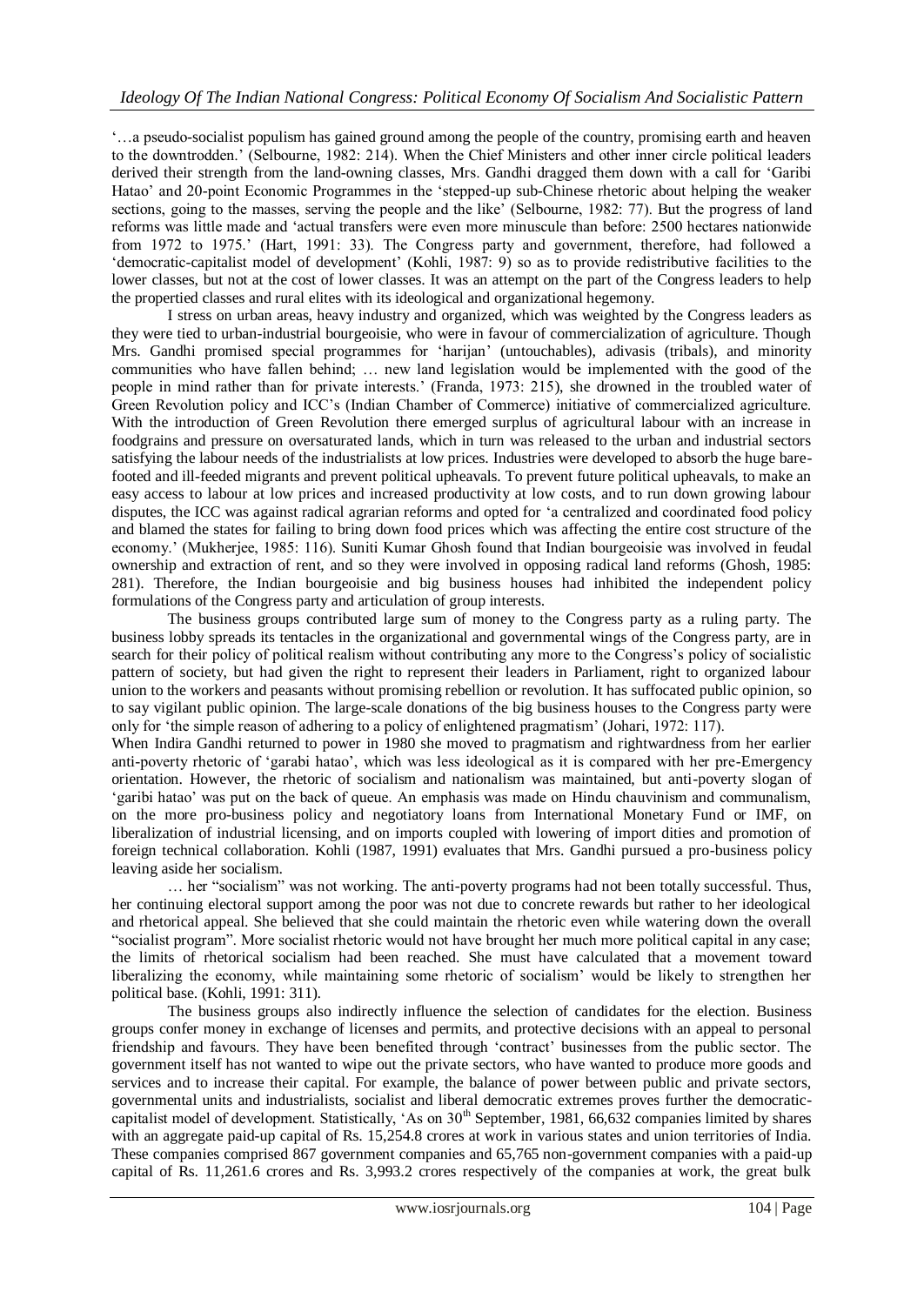consisted of private companies." (Kamal: 1984: 210). The private concerns were given a complementary role in the Indian mixed economy in the public eyes without making a capital-developing, labour-intensive, employment-generating and land-augmenting capital-formation. The Indian business groups exert heavy pressures on the Congress in the formulation of its policies through its representation in various bodies and committees, control over the press and discussion in parliament and legislative bodies. The government through acts and regulations has improved the conditions of the big business through protective tariffs, tax concessions, financial aid, communication and power facilities, and supply of technical know-how and management of risky fields in terms of low taxation-high profit principle. Therefore, the Congress government was committed to spend on public utilities and services both in agriculture and industry which provided the business groups 'with a constantly expanding home market' guaranteeing 'profitable operations'. (Lamb, 1959: 260-61).

Therefore, the Congress leaders followed the mixed economic model in a planned and controlled manner to enhance the competitive and individual and corporate initiatives, but inefficient state controlled economy, "low aggregate demand" and "declining public investments and related infrastructural bottlenecks" (Kohli, 1992: 308) produced heavy dosages of economic and dependent capitalist development. Import liberalization, promotion of foreign collaboration and the on-going financial help from the IMF have created the economy stagnant and dependent. The leaders calculated the costs of socialism and benefits of economic liberalization, making a curious balance between the two, taking the growth-oriented land reforms satisfying the rural gentry and alienating the urban industrialists on the one hand, taking industrialization and commercialization of agriculture satisfying the urban industrialists and alienating the rural influential, on the other hand. The anti-monopoly legislations, nationalization of banks, community development programmes, and poverty alleviation measures produced Mrs. Gandhi"s popularity a tool for mobilizing the people and provided Mrs. Gandhi enough political trust and confidence to move the politics of socialism, planning and self-reliance on the stage, and capitalism, state hegemony and indigenous development of capital behind-the-scene. It is the politics of rationalizing of patronage and constraining of demands. The business groups through subtle and notso-subtle means manipulated the tools of Congress party and government. And despite the socialist rhetoric there was growing concentration of commercial and industrial capitals. It may be cited that –

The degree of concentration can be judged by the fact that, in 1951, the twenty richest family groups owned 29 per cent of all private capital, whereas in 1968 the ten top family groups possessed 28 per cent of total private capital. An official survey revealed that, in 1964, seventy-five top business houses, controlling less than 6 per cent of all non-banking farms in the country, owned 47 per cent of total company assets. By 1969, their share had gone up to 54 per cent of the total company assets, with the top twenty houses registering individual gains of 55 per cent to 196 per cent (Hiro, 1978: 110-11).

While population increased by 50 per cent during the period 1951-71, the industrial production index rose by 333 per cent from 54.8 to 180.8. The production of steel went up from 1.3 million tones in 1955 to 4.6 million tones in 1971, that of cement from 4.6 million tones to 14.9 million tones, soda ash from 79,000 tones to 4,83,000 tones, cotton textiles from 6,278 million metres to 7,356 million metres, and commercial vehicles from 9,500 to 40,800. The rise in industrial production looks as dramatic as it does partly because the initial base was small and partly because Congress Government has been sincere in its commitment to the policy of rapid industrialization – a concept which has all along had the active support of the Indian businessman – capitalist class ((Hiro, 1978: 105-6).

The Congress (I) leaders, especially under Rajiv regime pursued the policies of deregulation, import liberalization and easy access to foreign technology, which jeopardized independent growth of capitalism and indigenous development of capital. The business groups intended that they were not ready to deal with overall import liberalization and easy access to the multinationals and foreign capitals in Indian market, to compete with foreign business with new technology, as they followed the policy of capital-export and protected domestic market: "They produce for protected markets, on occasion they wish to improve their technology with imports, and many either are in or would like to enter export markets." (Kohli, 1992: 326). So, the head of Federation of Indian Chamber of Commerce and Industries, D. H. Panandiker said that even after three decades of highly protective industrialization, the policy of liberalization could not be taken on all fronts. First we had to make domestic competitiveness, then to go the outside world (Kohli, 1992: 328). Rajiv Gandhi during his tenure I office followed a policy of liberal economy sharply deviated from the earlier state-controlled import-substituted model of economy. Secondly, in calculating the economic costs and political gains Rajiv moved to and fro with his earlier liberal standpoint fearing about the loss of political popularity and electoral decline. Thirdly, for that, Rajiv Gandhi did not take any positive policy pursuit in spite of the proposed and committed economic liberalization. Rajiv Gandhi made shift from Nehru and Indira"s recalcitrance to a more accommodating and compromising set of policies of socialism, planning and self-reliance to a set of subtle and judicious combination of deregulation, liberalization and easy entry of foreign technology and capital into Indian market. Rajiv's inexperience contributed to his popular belief that major policy changes would make his impression greater and provocative. The state under Rajiv regime stood as autonomous, free from all societal imperatives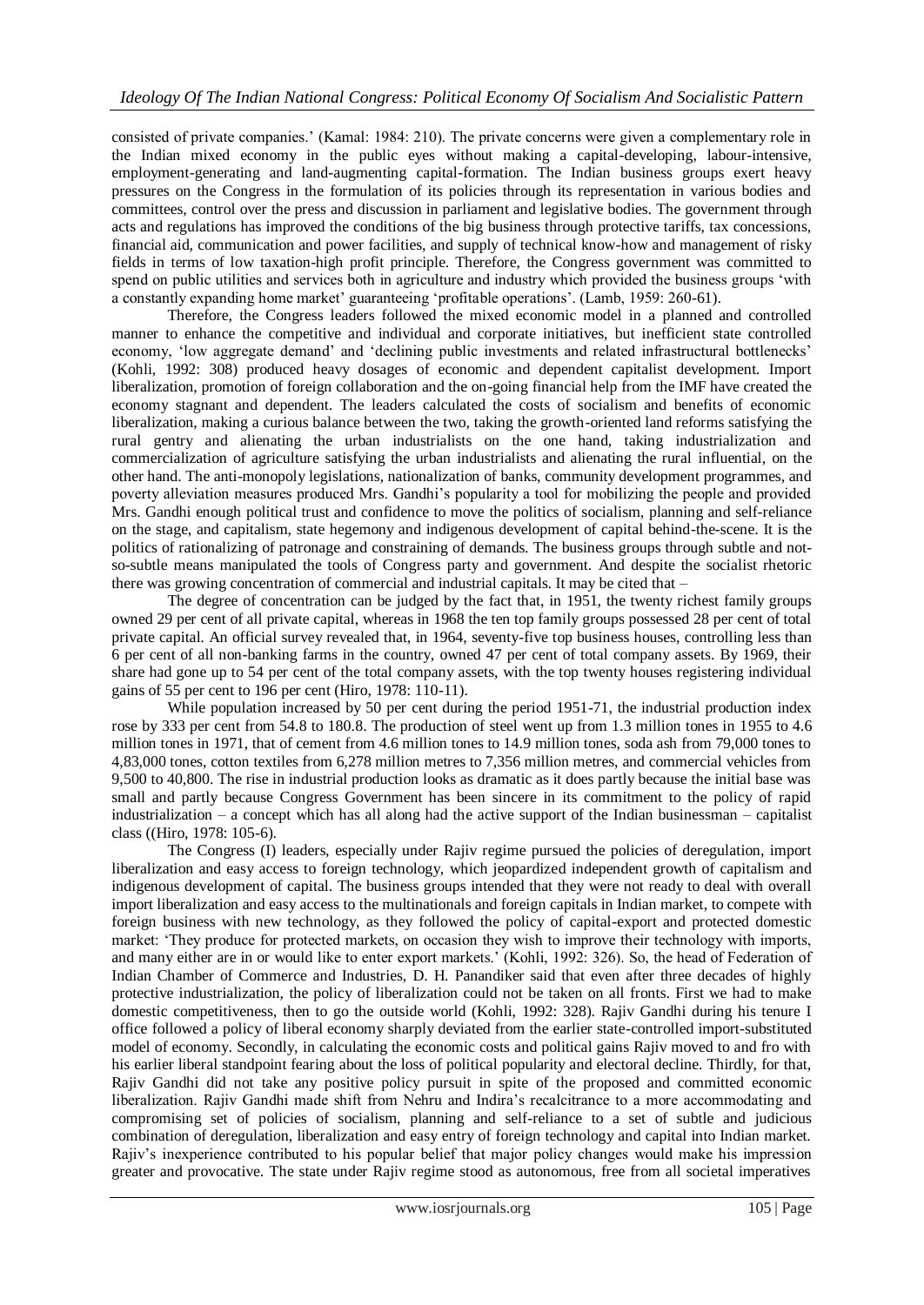and free to impose economic rationality from the above, and to pursue the ideological whims of the powerful leaders and elites. The word of "socialism" was not contained in the budget speech of 1985-86. However, there was controversy within the Congress over the policy changes from socialism and as a result of that government continued to push a bit of liberalizing reforms. Hence, Congress"s commitment to socialism put emphasis on the government"s economic policies would also make continuity with the past on the ground that socialism would define the limits, which new policies would have to fit. These definitions of limits of socialism would be flexible to fit to the new policy changes under Rajiv regime (All India Congress Committee-I, 1985). The government under Rajiv regime tried to make reconciliation between liberalism and socialism, to emphasize greater importance to growth with social justice, equity, and eradication of poverty and self-reliant economic growth with import of foreign technology. Naturally, mixed-economy model was once again reiterated by the government. The approaches to liberalization and socialism were basically halfhearted. Therefore, Congress government was not socialist government or capitalist government as such. Establishment of a socialistic pattern of society was not established firmly. Oscar Lange finds that a socialist government really intent upon has to carry out its socialization programme at one stroke. The coming into power of such a government with socialism as its ideology and content must either guarantee the immunity of private property and private enterprise to function normally or it must go through socialist programme at maximum speed. Any hesitation or any vacillation or indecision would provoke economic crisis and breakdown of economic growth. Socialism is not an economic policy for the timid. Any to and fro movement between extremes and position at the middle of the two would make socio-economic development a Herculean task. A government attuned to socialism must formulate and implement labour plan to attack unemployment and economic depression. If the labour plan is carried out successfully, the *popularity* of the socialists will be increased. Unfortunately, India has had not a labour plan as such. But even a socialist government whose purposes are confined within the limits of such a labour plan needs bold decision in carrying out its programme, and if it is not with such, it will be degenerated into a mere administrator of the existing capitalist society (Lange and Taylor, 1976).

Here, I stress on Lange and Taylor"s concept of popularity of the socialist government. And in view of popularity Congress government did not pursue acceptance either of liberalization of the economy or of socialism. Trade liberalization and protected domestic market were taken for granted in order to secure popular support of big business houses and industrialists, where mere eyewash approach to poverty eradication and social justice did not produce fruitful results. The emphasis on technology and efficiency appealed to the business section's preference for results over ideology, though controversy between traditional and modern business houses appeared on the issue of foreign technology. International competition within Indian economy was being fostered. Urban middle classes provided support for Rajiv Gandhi on account of westernized culture punctuated by technology, computers, efficiency and lavish life style. Consumerism was protected by the state. However, within the Congress party controversy over development strategy took a serious turn culminating in the reaffirmation of the old development strategy of self-reliance and socialism and in continuity with the past. This was done in view of the loss of electoral and political support among the masses and rank and file of the party activists, respectively. Economic liberalization, deregulation and opening up the economy to foreign multinationals, and import of foreign technology were not doing well with the party workers at the grassroots level, who had to face recurrent grievances from the down-trodden sections of the society worried by the problems of food, cloth and shelter. The left forces protested against the policy approach to liberal, deregularized economy and "strike was organized mainly around political demands: halting the policy of privatization, stopping the flow of foreign and national private capital into public-sector activities, protecting domestic good against imports, and ensuring the right of trade unions to have a voice in deciding technological changes,…" (Kohli, 1991: 335). Rajiv, then, pushed back his pro-rich image in putting the economic reforms on the back- bench in order to build electoral majorities and popular support in favour of his party. The left in India stressed on radical land reforms as strategy of planned development instead of monopoly capitalism and industrialization. Patnaik remarks that –

India"s progress in the direction of liberalization has been slow and halting because of domestic opposition. But the effect of even this progress in increasing poverty has created a degree of disillusionment with liberalization. And this creates the conditions for the introduction of an alternative trajectory, altogether different from the dirigiste and liberalization trajectories, involving a different role of the state, sustained by a different class configuration and a different economic programme. This programme though bourgeoisdemocratic in character, would be in opposition to the hegemony of imperialism, and hence would have to be based on a mobilization of the workers and peasants…. Instead of the strategy of "international export-led industrialization", the alternative strategy would emphasize "internal export-led industrialization", *i.e.*, industrialization sustained by exports from industry to an agriculture growing rapidly on the basis of radical land redistribution. (Patnaik, : 154).

Though the Congress leaders conceded to their demands, the Indian businessmen and bourgeoisie did not recover from the onslaughts of imperialism and the trap of foreign capital, and thereby could not gain their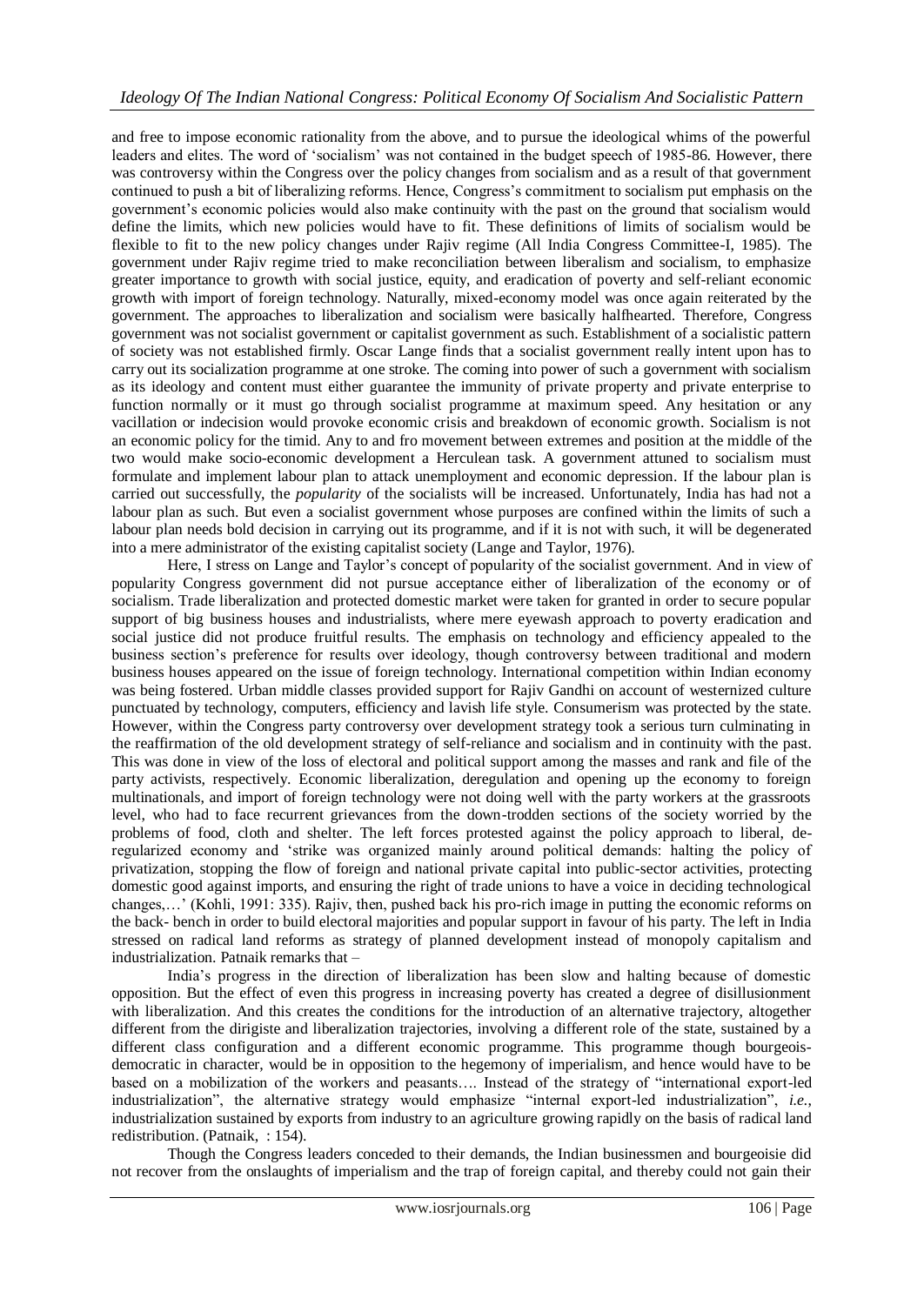independent development. Ever since Independence, the native industrial monopolists formed a holly alliance between domestic merchant capital and foreign enterprise to maintain the existing socio-political structure and to develop a national bourgeois state in India. The Indian bourgeoisie was antagonistic to both imperialism and mass revolution, so they followed the middle-of-the-road-policy: compromise with the imperialist forces in order to halt further violent upsurge and maintain the fertile ground of inequality and exploitation for the development of a national bourgeois state under their leadership. And the Indian National Congress, as a multiclass organization added fuel to the flames and was busy with its determination and drive. After the transfer of power the Indian capitalists surrendered to the imperialist capital. The Congress party declared that Government should allow the entry of foreign capital for the country's economic development, to supplement Indian enterprise but should be regulated in the national interest and the interests of the bourgeoisie. "Foreign collaboration to them started to mean additional financial resources, advanced technology, highly developed marketing organization, the prestige of foreign brand-names and personal prestige and advantages." (Ghosh, 1985: 277-78).

To protect the interests of the big business, the state under the control of Congress leaders controls the policies and choices through incentives and sanctions, interests and actions of the organized groups, and their organizational and group behaviour in our pluralist market society, and regulates "the internal affairs and external conduct of business, trade unions and other organizations" (Kochanek, 1974: 65-66). In essence, political parties control and dominate the trade union activities, and exploit trade unions in their own political ends. Therefore, trade unions are weak, and if it wants to become strong, it must be independent and out of parties' control. To Morris, '... political use of the trade union movement has led the Congress governments increasingly to use state power to discipline labour and to regulate its welfare;" (Morris, 1959: 268) as the social and economic conditions of the workers are weak to lead the organization, and their commitments to organize action are not conducive to trade union militancy or its role as a political party or pressure group as in the West. One authority has produced an analogy between political parties and trade unions, taking the former as "holding" or "parent" companies and the latter as "subsidiaries", when left unions are "wholly owned subsidiaries" and Congress or right unions are subsidiaries with some autonomy (Sengupta, 1977: 65-66).

Therefore, trade unions had been able to mount a defensive against the centrist politics of the Congress leaders and their affiliated INTUC, even with some autonomy, but not conducive to independent trade union movement. The leaders most systematically and ruthlessly had subverted the organized movement through coercive measures in spite of labour"s participation and co-operation in the management of industry and openended collective bargaining systems. The government had adopted procedural measures of bargaining, shifting its attention from unskilled labour to skilled labour, white-collared professional workers, and thereby giving the industrialists and businessmen enough opportunities to flourish in the absence of weak bargaining agents, prominence of restraints on strikes and "manipulation of diverse and divided unions to assure acceptable representation and favourable policy and dispute outcomes" (Rudolph and Rudolph, 1987: 280). The Congress leaders have pursued the policy of compromise and regulated conflict to make the capitalist success a sure. In the rural areas, Congress is supported by landlords, traders and moneylenders, and in the urban areas, by industrialists and business, despite its commitment to democratic socialism. Therefore, to ensure this it supports the passive trade union movement and a disciplined working class. Ever since Independence, the Indian national Congress has followed the passive revolutionary path accompanied by the Gandhian principle of self-suffering and non-violence in tune with the self-satisfaction and gratification of the interests of the Indian big bourgeoisie and feudal elements. In fact, it was a bourgeois movement detriment to the interests of the working class and the peasants. The national movement can be equipped with "a bourgeois movement, as its very name implies and its objective so far has been, not a change of social order, but political independence" (Lieten, 1988: 80). And it still continues now, though the INTUC accepts the principle of socialism and industry under national control and ownership. INTUC toes the paths followed by the Congress leaders and the measures of land reforms, labour legislations, nationalization of banks and insurance companies thereby. In its 1962 report, INTUC general secretary continued, "during the two terms of its regime, the policies followed by the Indian National Congress and its Government at the Centre and the States occasionally did cause some dissatisfaction and hardships and at times by not fully rising up to the expectations of the people, but on the whole its policies led the country to political stability and fostering economic progress." (Crouch, 1966: 126). Therefore, INTUC was eager to establish an order of society with all round development of individual personality free from inequality and exploitation; to ensure full employment and better living conditions, participation of the workers in the management of industry and labour, various measures of social securities for the workers; and lastly to secure better industrial relations: redress of grievances through negotiation, conciliation, arbitration and adjudication (if arbitration fails, then strike or other forms of struggle may be applied, but within the limits of legitimate methods), sense of responsibility to the industry and standard of efficiency and discipline. For example, to ensure better industrial relations the Government promulgated MISA to prevent *bandhs* and strikes in various industrial establishments as being opposed to interests of the workers and the country as a whole, when they are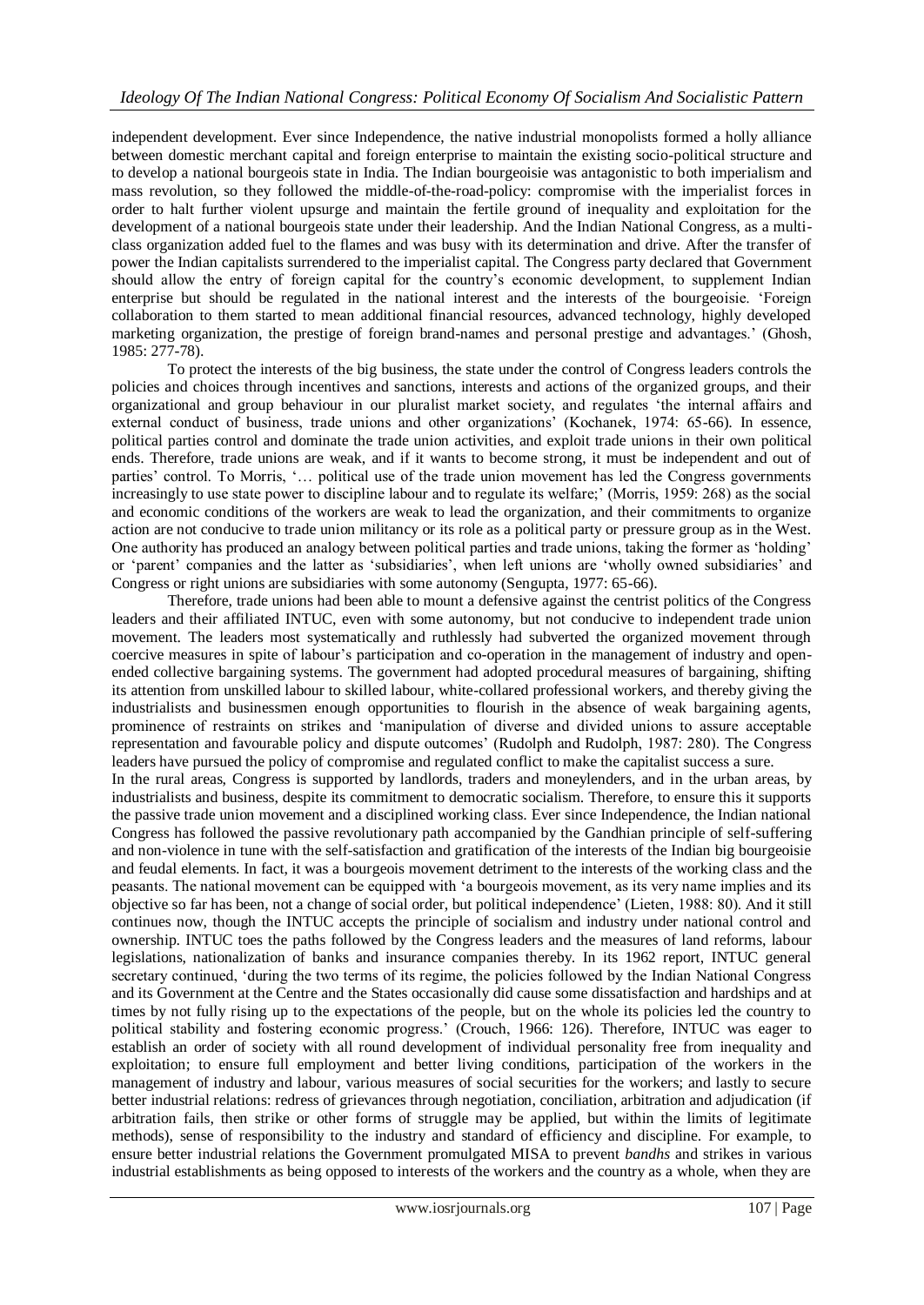resorted to either for political reasons, or for exploiting the sufferings and sentiments of the people. Before the promulgation of MISA by Indian Government, the General Council of INTUC at its meeting in May, 1967 appealed to the workers that legitimate trade union activity and constitutional trade union methods were necessary for progress and development of economy and industry and condemned "gheraos as a malafide trade union method and added that they could not be tolerated in a democratic society … unless the threat of gheraos was effectively checked, it would prove harmful to planned progress of the nation, labour and industries." (Ramanujam, 1986:263). Hence, INTUC concentrated its attention to the interests of the industrialists: maintenance of law and order, police verifications in cases of unlawful actions and legitimate labour movements, left aside its careful attention to the causes of *gherao*: non-implementation of laws, awards, contracts (11 per cent); loss of retrenchment, lay off, discharge and redundancy (12 per cent); union recognition (3 per cent); disciplinary action, charge sheet etc. (14 per cent); increase in wages, allowances and interim relief (17 per cent); arrears of wages (7 per cent); bonus and profit sharing (13 per cent); others (9 per cent); and not known (9 per cent). Out of 96 per cent of the total *gheraos* conducted, 62 per cent responsibility went to the AITUC, 12 per cent to the INTUC, 6 per cent to the UTUC and 4 per cent to the HMS (Vaid, n.d.: 33). Therefore, INTUC was least interested in workers" movement. I argue that industrial peace is duly responsible for economic development and national progress of the country, but not at the costs of the workers, the feelings, emotions of the people and community values prevalent in the society. Efficient and honest implementation of labour legislation and administration of labour laws should be made associated with deep-rooted social consciousness and greater social responsibility. With regard to the administration of labour laws, the Constitution itself safeguards the central government to impose severe restrictions and duties on the state governments, whatever may be their party-brands; and also provides the supremacy of laws enacted by the Parliament over the laws passed by the state legislatures:

Articles 256 and 257 of the Constitution authorize the Central Government to give necessary directions to the State Governments in order to ensure compliance with laws enacted by Parliament. Article 258 authorizes the Central Government to confer powers and to impose duties upon the State Governments or their officers in respect of laws made by Parliament (Vaid, 1965: 10).

Therefore, the Congress party had virtually controlled the growing labour unrest by means of labour laws and other authoritarian measures. Trade union activity has become the sediment of industrial relations in India, lying between the two extremes: communistic trade unionism and bourgeois trade unionism. The leaders hoped to regulate industrial relations through the mitigation of the causes of conflict by means of voluntarily accepted codes of conduct, rules of regulations and statutes, co-operation between union leaders and the dialogue between government, union leaders and the employers. The employers exploited the divisive elements of caste, religion and language and applied the familiar method of divide and rule, often encouraged rival trade unions to compete with one another. The laws were enacted to protect the interests of the employers, where the "… the labour force, by and large, attained a sufficient degree of permanence and regularity" (Mamkootam, 1982: 112). Therefore, "external leadership, including interference, multiple unionism, union rivalry, compulsory adjudication and arbitration instead of collective bargaining, and low literacy rate among the workers, are some of the commonly attributed factors responsible for the weakness of the trade union movement in India." (Mamkootam, 1982: 109). Hence, the Congress and INTUC leaders had attempted to develop paternalism and trade unionism. In the underdeveloped country like India, the trade unions cannot develop a legitimate and stable trade unionism due to economic dislocations, social differentiations and political fragmentations, as "a system of interest representation in which there is an unlimited number of multiple and voluntary, non-hierarchical and self-determined groups not legitimate but tolerated, … in which the state may intervene to augment or restrict particular groups in legal/non-legal and overt/covert ways." (Chatterjee, 1980: 8). Therefore, it is the Indian variant of democratic trade unionism perpetrated by authoritarian or dictatorial trends.

Out of the two models of development, *i.e.* the capitalist model of development and its socialist counter part, when the former separates state, market and civil society and the latter makes a fusion of these three. The capitalist model of development takes the state as the agency of coercion and power, market as the arena of economic activity motivated by material incentives and regulated by market mechanism, and civil society as the space for free voluntary activity. In socialist model of development the party controlled state regulates both the market and civil society. India follows the middle path between the two models of development, where there is a combination of multi-party democracy, planned economy and state intervention. However, despite India"s emphasis on economic development and distributive justice, inequality between the rich and the poor, and the population below the poverty line have increased. At this point, liberalization of the economy was introduced conceding autonomy to the market economy, which now is being eroded by foreign market. India started out in the 1950s with high rates of growth, open trade and investment, an interventionist state, awareness about social expenditure on social security arrangements, removal of poverty with growth-oriented approach, macroeconomic stability etc. and ended with low growth rates, closure to trade and investment, restrictive state,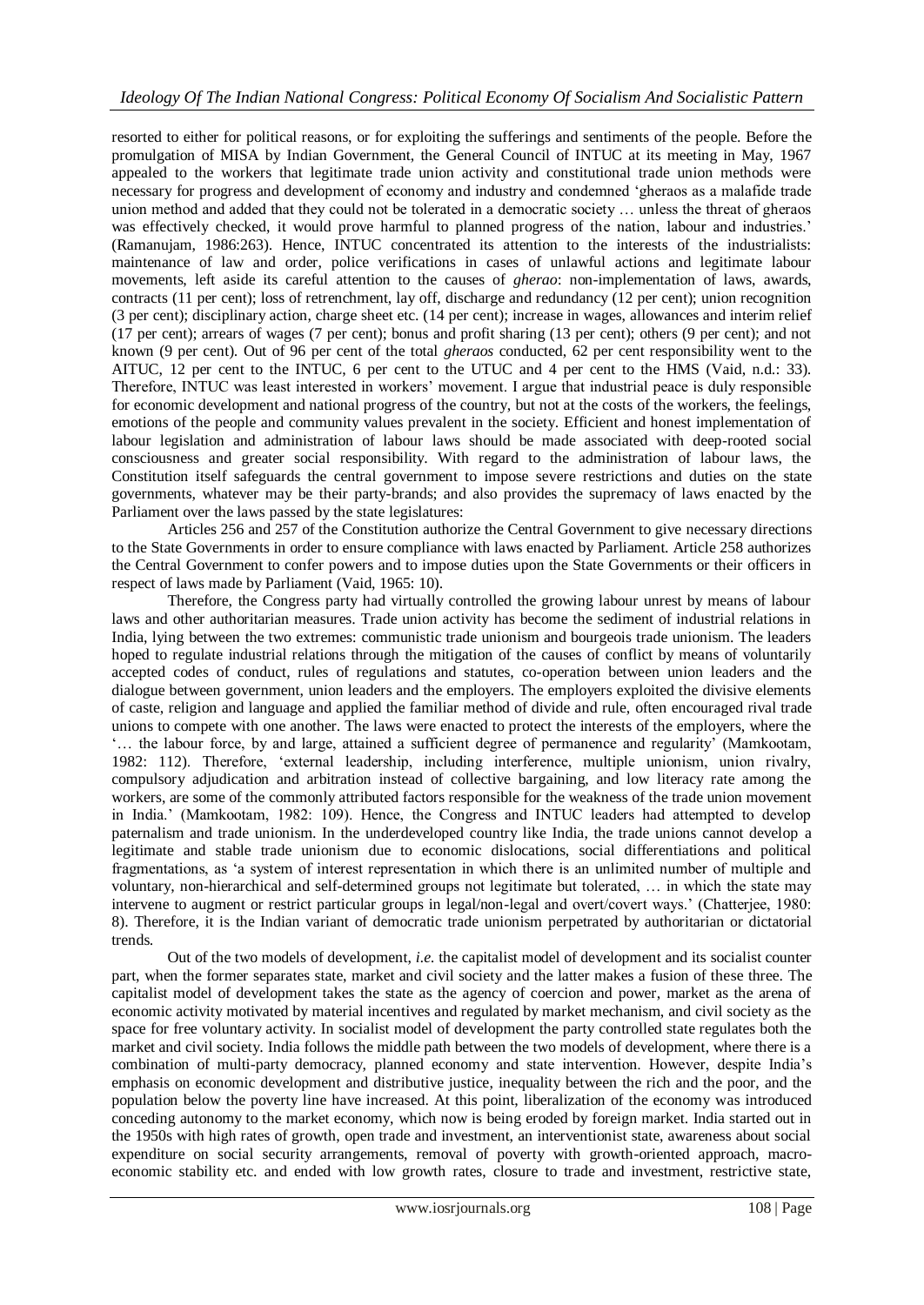inability to sustain social expenditures, low efficacy of growth in reducing poverty, macro instability and crisis etc. in the 1980s. In 1991 economic reforms were made and New Economic Policy was introduced. The policy features of the New Economic Policy stressed on delicensing of industries, removal of the ceiling on production capacity of industries, policy of broad-banding, import-substitution, foreign collaboration, expansion of private sector and larger market orientation. Thereby, the ideology of socialism was downgraded. Then, the civil society has to fight the two fronts, the state and the market. "Commercialization and the greater play of market forces typically operate to increase economic inequalities, and the reduction of "welfare" activities of the developmental state which could, to some extent, have mitigated the harsher aspects of such a process are inhibited by the stabilization and structural adjustment which are part of this paradigm…. The growing inequality that is already becoming evident in India is reflected not so much in the narrowing of the category of the "rich" or upper-income groups; indeed, these may possibly increase in absolute numbers due to the proliferation of service sector and other white collar activities that tend to expand in such periods." (Ghosh, 1997:181). The failure in Indian developmental experience is inevitable and indicative of the fundamental contradictions, which are bound to be developed by the essentially capitalist strategy. The government has failed to ensure a redistribution of productive resources, particularly in the agricultural sector, and to set up an industrial infrastructure. The vast majority of the country"s population has no money to buy industrial products. However, the goal should really be to remove poverty, to work towards a non-property society and not towards a consumer oriented, highly industrialized, high energy using society. Amartya Sen (1997) evaluates that except the case of 86 per cent of Kerala, India lags behind China in terms of average level of female literacy (39 per cent 68 per cent). Not only that. India is also enormously adverse compared with China in terms of average literacy rate (both male and female combined), life expectancy, infant mortality rate etc. The basic problem is – where 'too much' government has been identified in India, there is 'too little' government action in the fields of elementary education, health care, land reforms and social security. Hence, the ideology of sicialism and socialistic pattern of society is not actualized thereby. Further, the market-based economic growth was not ascertained due to lack of social opportunities mentioned above. The state of India could not attain the results neither of a socialistic pattern of society or of a capitalist society. Mention here may be made that the ideology of socialistic pattern of society and the ideology of liberal-capitalist framework were taken for granted by the Congress party and government in order to secure a wider coverage of electoral support for gaining power and seats of power. The journey is a miraculous, indeed. It lacks specificity. Creation and use of social opportunities on a wider scale requires much more than that of de-regulation and liberalization. To ensure sustained growth of a socialistic pattern of society the need is a judicious combination of public action and active public policy, a responsive, but not only responsible government. Congress government did not produce the image like this. Sen finds,

We have to go well beyond liberalization to get somewhere.... There are positive initiatives to be taken for raising the human capabilities that make life worthwhile … serve as the basis of fast and participatory economic growth.

The radicalism that is needed cannot be met by just removing restraints through deregulation and reform, and it must also embrace the *positive duties* of responsible government to create social opportunities.

The *fundamental changes* that are needed in India cannot be met by *moderate reforms* that only focus on reducing the negative activities of the government, neglecting the positive functions that it can perform on bringing social opportunities within the reach of all.

India under Congress regime and others also has not yet attained positive response from its explicit concern for socialistic pattern of society under the grab of mixed economy and liberal-democratic socialism. What the party and government had done towards socialism was only eyewash with an implicit concern for power drive and an explicit concern for populism. The positive duties with a tone of radicalism are needed for bringing about fundamental changes towards welfare, economic growth, liberal-democratic socialism, and a socialistic pattern of society keeping behind the scene mere moderatism or moderate reforms or middle-of-theroad policy of the government.

As a government the Congress creates certain socio-economic situation, which the Congress as a party has failed to cope with. On the other, certain socio-economic and socio-political constraints have made the Congress both as a party and as a government quite unresponsive to the demands of the people. As to the crisis of bourgeois-landlord system and the transformation of the Congress from movement to party and then to government, the Congress has used repressive measures and manipulated all the state apparatuses to contain pressures and conflicts from below in order to preserve exclusive bourgeois class interests. Though the bourgeois class has adopted the parliamentary mechanism, though the working class has intruded into the system; but has not been able to use it for their own demands and advantages: abolition of bourgeois-landlord system, planned and independent development of national economy, promotion of civil liberties and need-based wages. The social and economic reforms remained unimplemented. The party drew its strength in the rural areas from the dominant elites, and in urban-industrial areas from bureaucrats, businessmen, industrialists and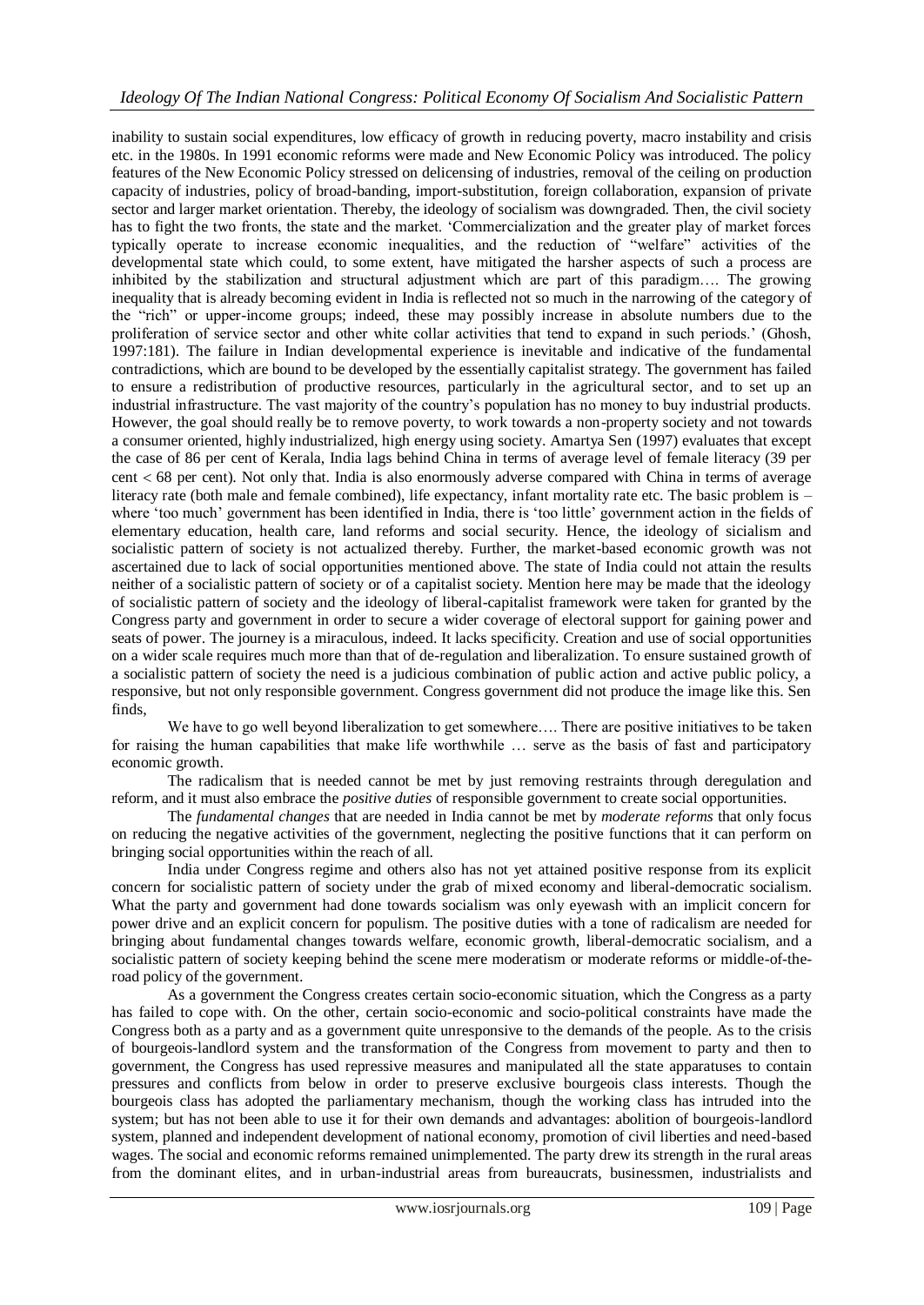professionals. The social situation was not sustained by the twin revolutions of industrialization and democratization, which a parliamentary democracy needed to impart and consolidate the values and norms of democracy. Inequality in access to resources and social positions reinforced social and economic inequalities, which created tensions and gaps at the social level. The slow economic growth and the appropriation of developmental benefits by propertied classes had produced cumulative inequalities and accelerated economic growth was frittered away in maintaining these classes and pampering them by giving them subsidies in one form or the other. Therefore, under the present socio-economic conditions and in the faces of growing frustration, the system lost its legitimacy producing a wide gap between the mission of social transformation of the Congress leaders and the demands and interests of the underprivileged.

## **Notes and References**

- [1]. A Report. 1980. "Text of Economic Resolution", Economic Times (December 7).
- Abedin, Zainal. 1986. West Bengal Legislative Assembly Proceedings (File No. 18: 1<sup>st</sup> copy).
- [3]. Agarwal, S. N. 1955. Socialistic Pattern of Society (New Delhi: All India Congress Committee).
- [4]. Agarwal, S. N. 1955. Towards a Socialist Economy (New Delhi: All India Congress Committee).
- [5]. Agarwal. S. N. 1954. "Bhoodan and Economic Revolution", AICC Economic Review (Vol. VI: No. 1).
- Agarwal. S. N. 1954. 'Economics of Village Panchayats', AICC Economic Review (Vol. VI: No. 2).
- [7]. Aggarwala, S. C. and Adish C. Aggarwala. 1985. Legacy of Indira Gandhi (New Delhi: Socialist Age Publications).
- [8]. Ahluwalia, I. J. 1985. Industrial Growth in India (Oxford: Oxford University Press).
- All India Congress Committee (I). 1985. Economic Resolution, 1985 (New Delhi).
- [10]. Althusser, L. 1984. Essays on Ideology (London: Verso).
- [11]. Banerjee, Amritava. 1974. "India: Social Forces in a Stunted Polity" in Amal Kr. Mukhopadhyay (ed.), Society and Politics in Contemporary India (Calcutta: Council for Political Studies).
- [12]. Bardhan, Pranab. 1984. The Political Economy of Development (Oxford: Basil Blackwell).
- [13]. Beardsley, Philip L. 1981. Conflicting Ideologies in Political Economy: A Synthesis (London: Sage Publications).
- [14]. Bharater Chhatra Parishad [Students" Federation of India] (ed.). 1986. Sanghathita Chhatra Andoloner Panchasbachar: Aethijhya O Uttaradhikar (in Bengali) [Fifty Years of Students" Movement: Tradition and Heritage] (Calcutta: Paschimbanga Rajya Parshad [West Bengal State Committee]).
- [15]. Bluhm, William T. 1974. Ideologies and Attitudes: Modern Political Culture (Englewood Cliffs: Prentice-Hall).
- [16]. Chakravarty, Sukhamoy. 1984. 'India's development Strategy for the 1980s', Economic and Political Weekly (May 26).<br>[17]. Chatteriee, Rakhahari. 1980. Unions, Politics and the State (New Delhi: South Asian Publishers
- [17]. Chatterjee, Rakhahari. 1980. Unions, Politics and the State (New Delhi: South Asian Publishers Pvt. Ltd.). [18]. Correspondent. 1984. 'Congress I constitution bars change in polity', The Statesman (September 2).
- [18]. Correspondent. 1984. "Congress I constitution bars change in polity", The Statesman (September 2).
- [19]. Correspondents. 1985. "Cheers for Congress Socialism", Economic and Political Weekly (May 11).
- [20]. Crouch, Harold. 1966. Trade Unions and Politics in India (Bombay: Manaktalas).
- [21]. Day, Alan J. and Henry W. Degenhardt (eds.). 1984. Political Parties of the World (New York: Longman Group Ltd.).
- [22]. Derbyshire, J. Denis and Ian Derbyshire. 1991. World Political Systems: An Introduction to Comparative Government (W and R Chambers Ltd.).
- [23]. Desai, A. R. 1975. State and Society in India (Bombay: Popular Prakashan).
- [24]. Desai, A. R. 1984. India"s Path of Development (Bombay: Popular Prakashan).
- [25]. Dhebar, U. N. 1956. Presidential Address (Indian National Congress: 61<sup>st</sup> Session, p. 15), quoted in Ram Sagar Misra, The Congress in Power, p.85.
- [26]. Dreze, J. and A. Sen. 1995. India: Economic Development and Social Opportunities (Oxford: Oxford University Press).
- [27]. Drucker, H. M. 1974. The Political Uses of Ideology (London: Macmillan Press).
- [28]. Editorial. 1983. 'Calcutta Congress', Economic Times (December 30).
- [29]. Franda, Marcus F. 1973. "Radical Politics in West Bengal" in Paul R. Brass and Marcus F. Franda (eds.), Radical Politics in South Asia (Massachusetts: MIT Press).
- [30]. Galanter, Marc. 1992. Law and Society in Modern India (New Delhi: Oxford University Press).
- [31]. Gandhi, Rajiv. 1988. 'Peoples, Policies and Programmes', Speech made at Kashipur.
- [32]. Gandhi, Rajiv. 1989. "Maximum Democracy and Maximum Devolution", Speech made in Lok Sabha.
- [33]. Ghosh, Alak. 1984. Indian Economy (Calcutta: World Press Pvt. Ltd.).
- [34]. Ghosh, Jayati. 1997. "Development Strategy in India: A Political Economy Perspective", Sugata Bose and Ayesha Jalal (eds.), Nationalism, Democracy and Development (New Delhi: Oxford University Press).
- [35]. Ghosh, Parimal Chandra. 1974. "Ideology and Indian Politics" in Amal Kumar Mukhopadhyay (ed.), Society and Politics in Contemporary India (Calcutta: Council for Political Studies).
- [36]. Ghosh, Suniti Kumar. 1985. The Indian Big Bourgeoisie (Calcutta: Subarnarekha).
- 
- [37]. Ghurye, G. S. 1978. India Recreates Democracy (Bombay: Popular Prakashan).<br>[38]. Hart, Henry C. 1991. 'Political Leadership in India: Dimensions and Limits' in Hart, Henry C. 1991. 'Political Leadership in India: Dimensions and Limits' in Atul Kohli (ed.), India's Democracy: An Analysis of Changing State-Society Relations (New Delhi: Orient Longman).
- [39]. Hartmann, Horst. 1977. Political Parties in India (Meerut: Meenakshi Prakashan).
- [40]. Hiro, Dilip. 1978. Inside India Today (London: Routledge and Kegan Paul).
- [41]. Indian National Congress (I). 1989. Election Manifesto of 1989.
- [42]. Indian National Congress (I). 1978. "The Congress Party Manifesto, 1977" in Myron Weiner, India at the Polls: The Parliamentary Election of 1977 (Washington: American Enterprise Institute of Public Policy Research).
- [43]. Johari, J. C. 1972. "Organized Business and Indian Stasiology" in Indian Parties and Politics (ed.) (Simla: Institute of Constitutional and Parliamentary Studies).
- [44]. Kamal, K. L. 1984. Democratic Politics in India (New Delhi: Wiley Eastern Limited).
- [45]. Kaushik, D. P. 1964. "Bhubneshwar Congress a New Milestone on Road to Socialism", AICC Economic Resolution (Vol. XV: No. 17).
- [46]. Kausik, D. P. 1985. 'Economic Creed of the Post-independent Congress: The Nehru-Indira Phase', The Indian Journal of Political science (Vol. 46: No. 4).
- [47]. Kochanek, Stanley A. 1974. Business and Politics in India (California: California University Press).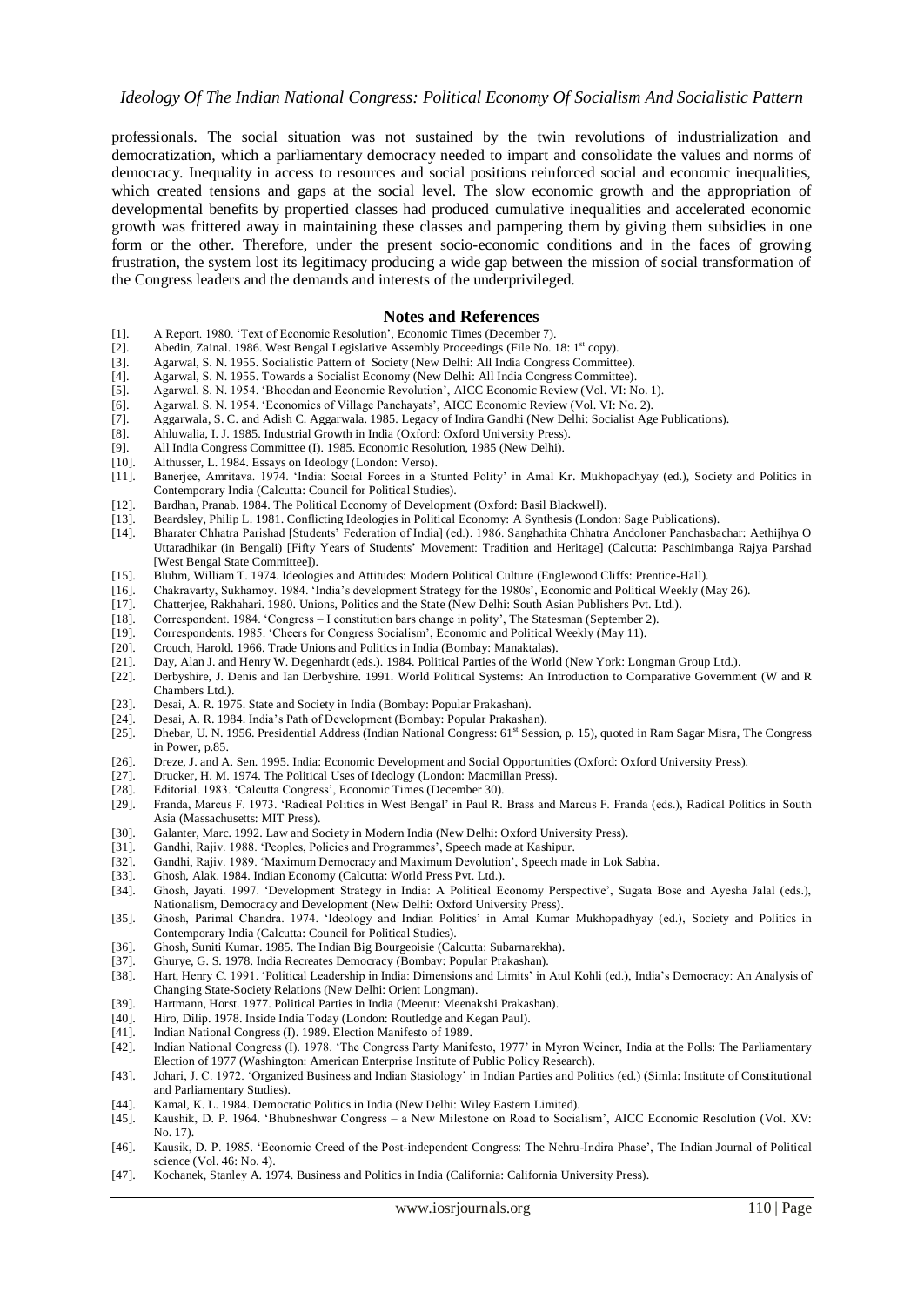- [48]. Kohli, Atul. 1987. The State and Poverty in India: Politics of Reform (Cambridge: Cambridge University Press).
- [49]. Kohli, Atul. 1991. Democracy and Discontent (Cambridge: Cambridge University Press).<br>[50]. Kothari, Rajni. 1976. Democratic Polities and Social Change (New Delhi: Allied Publishe
- [50]. Kothari, Rajni. 1976. Democratic Polities and Social Change (New Delhi: Allied Publishers).<br>[51]. Lamb, Helen B. 1959. 'Business Organization and Leadership in India Today' in Park and
- Lamb, Helen B. 1959. 'Business Organization and Leadership in India Today' in Park and Tinker (eds.), Leadership and Political Institutions in India (Princeton: Princeton University Press).
- [52]. Lamba, S. K. and J. S. Tomar. 1986. Impact of Land Reforms on Rural Development: A Critical Appraisal (New Delhi: Agricole Publishing Academy).
- [53]. Lange, Oskar and Fred M. Taylor. 1976. On the Economic Theory of Socialism (New York: Mc-Graw Hill).
- 
- [54]. Larrian, Jorge. 1979. The Concept of Ideology (London: Hutchinson and Company Ltd.).<br>[55]. Leiten, Kristoffel. 1988. 'The Indian National Congress and the Control over Labour: Ne Leiten, Kristoffel. 1988. 'The Indian National Congress and the Control over Labour: Need for Passive Revolution' in Kapil Kumar (ed.), Congress and Classes: Nationalism, Workers and Peasants (New Delhi: Manohar Publications).
- [56]. Madhok, Balraj. 1972. "Polarization of Like-minded Parties" in Indian Parties and Politics (ed.) (Simla: Institute of Constitutional and Parliamentary Studies).
- [57]. Malavyia, H. D. 1983. "Congress and Nehru"s Socialist Vision", Link (December 25).
- [58]. Mamkootam, Kuriakose. 1982. Trade Unionism: Myth and Reality (New Delhi: Oxford University Press).
- [59]. Mammen, P. M. 1990. "Content Analysis and a Case Study in Nehru"s Value-profile" in V. Grover (ed.), Political Thinkers of Modern India, Vol. 10 (New Delhi: Deep and Deep Publications).
- [60]. Manor, james. 1982. "Dynamics of Political Integration and Disintegration" in A. J. Wilson and Dennis Dalton (eds.), The States of South Asia: Problems of National Integration (New Delhi: Vikas Publishing House).
- [61]. Mehrotra, N. C. 1980. Political Crises and Polls in India (New Delhi: Deep and Deep Publications).
- [62]. Miliband, Ralph. 1961. Parliamentary Socialism (London: George Allen and Unwin).<br>[63]. Mishra, Girish. 1987. 'CWC Resolution and Practice', Mainstream (May 30). The
- [63]. Mishra, Girish. 1987. "CWC Resolution and Practice", Mainstream (May 30). The author further remarks that the role of public sector investment is to be restricted only to those areas, which can stimulate demands for the private sector. The area of small-scale sector is to be drastically curtailed and the norms of foreign collaboration to be further liberalized and the management of sick industrial units is to be allowed more liberty in downing their shutters and throwing those workers into the street.
- [64]. Misra, Ram Sagar. 1976. The Congress in Power (Patna: Jnanada Prakashan).
- [65]. Morris, David. 1959. "Trade Unions and the State" in Park and Tinker (eds.), Leadership and Political Institutions in India (Princeton: Princeton University Press). [66]. Mukherjee, Sanjeeb. 1985. "The Bourgeoisie and Politics in West Bengal" in Rakhahari Chatterjee (ed.), Politics in West Bengal
- (Calcutta: World Press Pvt. Ltd.).
- [67]. Mukherjee, Sanjeeb. 1989. "Class Struggles and the State in India" in Zoya Hasan, S. N. Jha and Rasheeduddin Khan (eds.), The State, Political Processes and Identity: Reflections on Modern India (New Delhi: Sage Publications).
- [68]. Naik, J. A. 1983. Opposition in India and the Future of Democracy (New Delhi: S. Chand and Company).
- [69]. Namboodiripad, E. M. S. 1974. Conflicts and Crisis (Bombay: Orient Longman).
- [70]. Narayanan, Edatata. 1981. 'The Congress and Socialism', Link (September 6).<br>[71]. Nayar, Kuldip. 1969. Between the Lines (New Delhi: Allied Publishers).
- Nayar, Kuldip. 1969. Between the Lines (New Delhi: Allied Publishers).
- [72]. Nehru, Jawaharlal. 1954. "Speech delivered at Dalhousie, Punjab", AICC Economic Review (Vol. VI: No. 8).
- [73]. Offe, Claus. 1985. Disorganized Capitalism (Massachusetts: MIT Press).
- [74]. Palmer, Norman D. and Irene Tinker. 1959. "Decision-making in the Indian Parliament" in Richard L. Park and I. Tinker (eds.), Leadership and Political Institutions in India (Princeton: Princeton University Press).
- [75]. Patnaik, Prabhat. "The State in India"s Economic Development" in Zoya hasan (ed.), Politics and the State in India (New Delhi: Sage Publication).
- [76]. Plamenatz, John. 1970. Ideology (London: Macmillan Press). Plamenatz says, "Political ideology, for all its vagueness, affects people"s conceptions of the "common" interests of the groups they belong to, and also (though less directly) their private aims. Even though there is no aim shared by all the supporters of a party other than its getting power, the party"s ideology, the principles and sentiments that its leaders proclaim and the more general arguments used to justify its policies, have a considerable influence both on the demands made on the party by the groups that look to it for favours and on personal ambitions.", pp. 131-32.
- [77]. Przeworski, Adam. 1980. "Social Democracy as a Historical Phenomenon", New Left Review (Vol. 122: August-September).
- [78]. Ramanujam, G. 1986. Indian Labour Movement (New Delhi: Sterling Publishers Pvt. Ltd.).
- [79]. Rastogi, Satish Kumar. 1980. The Congress Crucible: Role of Indian National Congress in Indian Politics (Meerut: Anu Publication).
- [80]. Rudolph, L. I. And S. H. Rudolph. 1987. In Pursuit of Lakshmi: The Political Economy of the Indian State (Chicago: Chicago University Press).
- 
- [81]. Rush, Michael. 1981. Parliamentary Government in Britain (London: Pitman Books Ltd.). [82]. Sahni, J. N. 1980. The Lid-Off-Fifty Years of Indian Politics, 1921-71 cited in Satish Kumar rastogi, The Congress Crucible: Role of the Indian National Congress in Indian Politics, 1966-1980 (Meerut: Anu Publications).
- [83]. Selbourne, David. 1982. Through the Indian Looking Glass (Bombay: Popular Prakashan).
- 
- [84]. Sen Gupta, Bhabani. 1988. 'Crisis of the Indian State', Economic and Political Weekly (April 16). [85]. Sen, Amartya. 1996. 'Radical needs and Moderate Reforms' in J. Dreze and A. Sen (eds.), India [85]. Sen, Amartya. 1996. "Radical needs and Moderate Reforms" in J. Dreze and A. Sen (eds.), Indian Development (Oxford: Oxford University Press).
- [86]. Sen, Anupam. 1982. The State, Industrialization and Class Formations in India (London: Routledge and Kegan Paul). [87]. Sengupta, Anil Kumar. 1977. 'Trade Unions, Politics and the State: A Case from West Bengal', Con
- [87]. Sengupta, Anil Kumar. 1977. "Trade Unions, Politics and the State: A Case from West Bengal", Contributions to Indian Sociology (Vol. 2: No. 1).
- [88]. Shakir, Moin. 1986. State and Politics in Contemporary India (New Delhi: Ajanta Publications).<br>[89]. Shepperdson and Simmons. 1988. The Indian National Congress and the Political Economy of Ip
- [89]. Shepperdson and Simmons. 1988. The Indian National Congress and the Political Economy of India, 1885-1985.<br>[90]. Thripathi, K. P. 1954. 'The Controversy of Rationalization', AICC Economic Review (Vol. VI: No. 2).
- [90]. Thripathi, K. P. 1954. "The Controversy of Rationalization", AICC Economic Review (Vol. VI: No. 2).
- [91]. Tilak, Raghukul. 1983. "Conflict and Consensus: Opposition"s Democratic Duty", The Statesman (November 12).
- [92]. Vaid, K. N. 1965. State and Labour in India (New Delhi: Asia Publishing House).
- [93]. Vaid, K. N. n.d. Gheraos and Labour Unrest in West Bengal (New Delhi: Shri Ram Centre for Industrial Relations and Human Resources).
- [94]. Vanaik, Achin. 1990. The Painful Transition: Bourgeois Democracy in India (London: Verso).
- [95]. Weiner, Myron. 1959. "Some Hypotheses on Politics of Modernization in India" in Richard L. Park and I. Tinker (eds.), Leadership and Political Institutions in India (Princeton: Princeton University Press).
- [96]. Weiner, Myron. 1989. The Indian Paradox (New Delhi: Sage Publications).